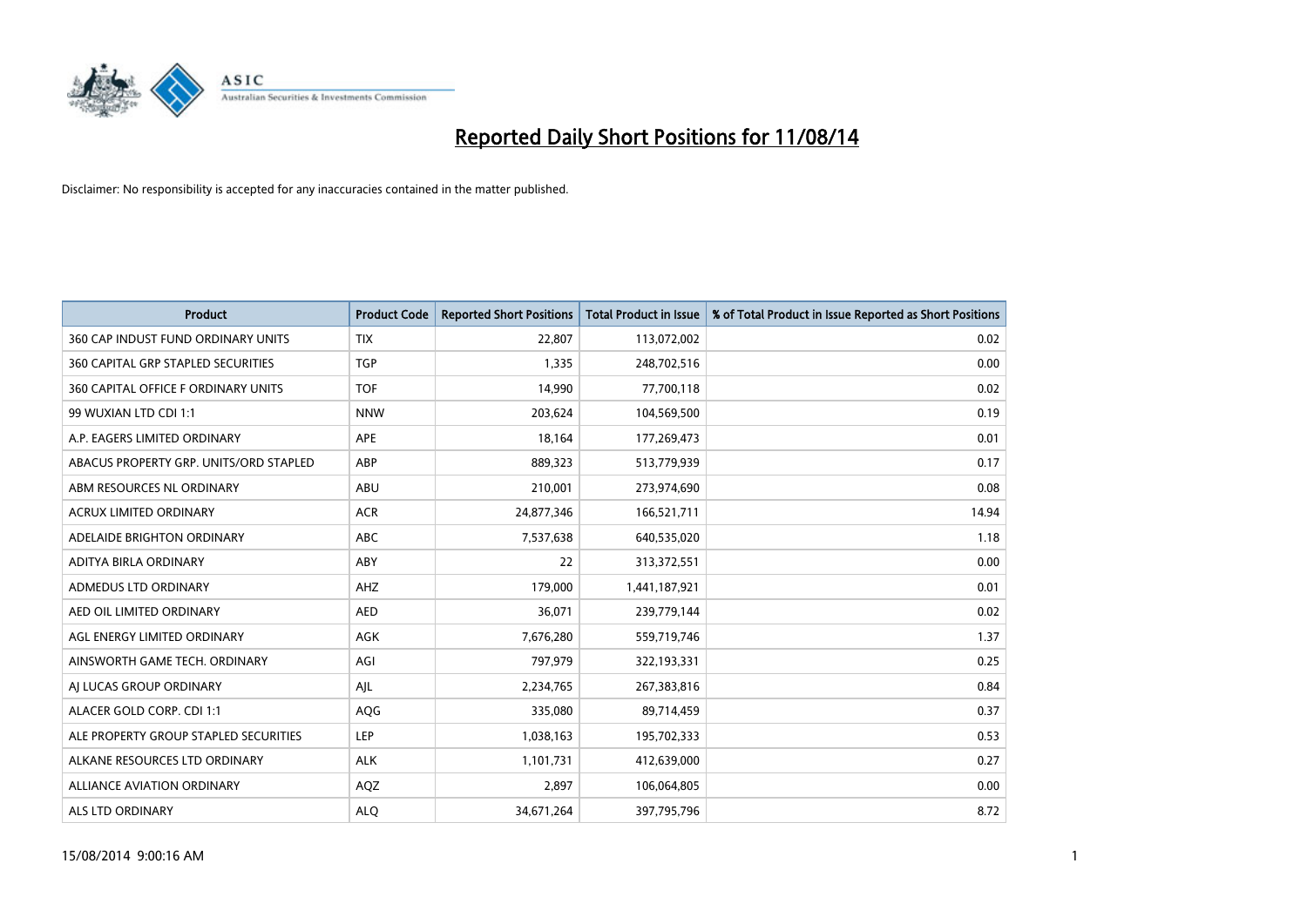

| <b>Product</b>                          | <b>Product Code</b> | <b>Reported Short Positions</b> | <b>Total Product in Issue</b> | % of Total Product in Issue Reported as Short Positions |
|-----------------------------------------|---------------------|---------------------------------|-------------------------------|---------------------------------------------------------|
| ALTIUM LIMITED ORDINARY                 | <b>ALU</b>          | 60,138                          | 113,272,762                   | 0.05                                                    |
| ALTONA MINING LTD ORDINARY              | <b>AOH</b>          | 101,323                         | 532,579,704                   | 0.02                                                    |
| ALUMINA LIMITED ORDINARY                | <b>AWC</b>          | 87,971,487                      | 2,806,225,615                 | 3.13                                                    |
| AMALGAMATED HOLDINGS ORDINARY           | AHD                 | 21,909                          | 157,864,530                   | 0.01                                                    |
| AMCOM TELECOMM, ORDINARY                | AMM                 | 2,516,441                       | 264,835,089                   | 0.95                                                    |
| AMCOR LIMITED ORDINARY                  | <b>AMC</b>          | 5,425,753                       | 1,206,684,923                 | 0.45                                                    |
| AMP CAPITAL CHINA ORDINARY UNITS        | AGF                 | 11,749,000                      | 374,593,484                   | 3.14                                                    |
| AMP LIMITED ORDINARY                    | AMP                 | 21,461,769                      | 2,957,737,964                 | 0.73                                                    |
| ANSELL LIMITED ORDINARY                 | <b>ANN</b>          | 6,655,655                       | 152,937,881                   | 4.35                                                    |
| ANTARES ENERGY LTD ORDINARY             | <b>AZZ</b>          | 101,564                         | 255,000,000                   | 0.04                                                    |
| ANZ BANKING GRP LTD ORDINARY            | ANZ                 | 9,468,682                       | 2,756,593,636                 | 0.34                                                    |
| APA GROUP STAPLED SECURITIES            | APA                 | 14,473,548                      | 835,750,807                   | 1.73                                                    |
| APN NEWS & MEDIA ORDINARY               | <b>APN</b>          | 1,762,150                       | 1,029,041,356                 | 0.17                                                    |
| AQUARIUS PLATINUM. ORDINARY             | <b>AOP</b>          | 3,753,072                       | 1,464,872,899                 | 0.26                                                    |
| AQUILA RESOURCES ORDINARY               | <b>AQA</b>          | 270,253                         | 411,804,442                   | 0.07                                                    |
| ARB CORPORATION ORDINARY                | ARP                 | 1,474,365                       | 72,493,302                    | 2.03                                                    |
| ARDENT LEISURE GROUP STAPLED SECURITIES | AAD                 | 4,866,125                       | 405,055,708                   | 1.20                                                    |
| ARGO INVESTMENTS ORDINARY               | ARG                 | 1,751                           | 661,673,597                   | 0.00                                                    |
| ARISTOCRAT LEISURE ORDINARY             | ALL                 | 4,092,152                       | 622,710,823                   | 0.66                                                    |
| ARRIUM LTD ORDINARY                     | ARI                 | 38,649,170                      | 1,366,183,142                 | 2.83                                                    |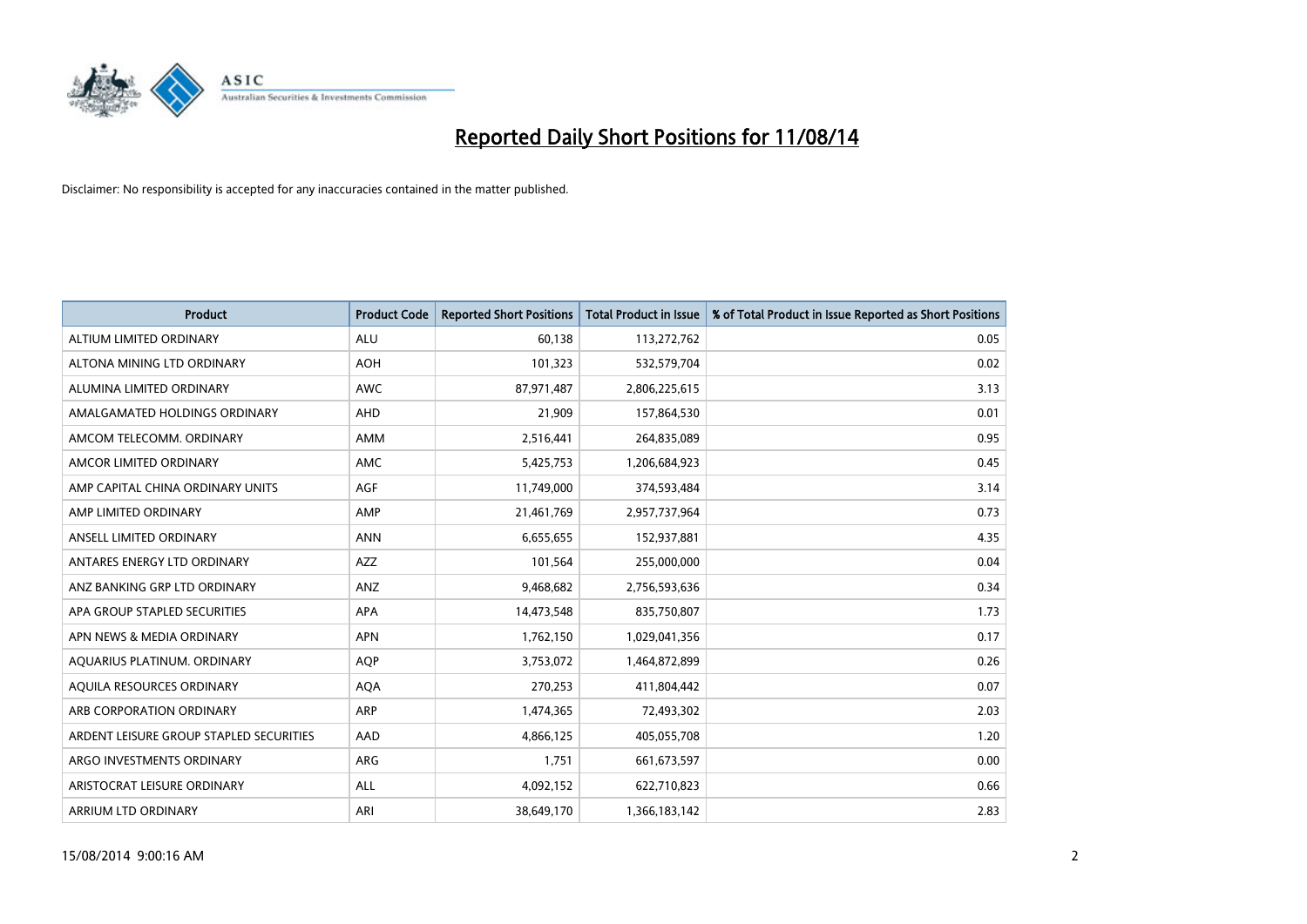

| <b>Product</b>                            | <b>Product Code</b> | <b>Reported Short Positions</b> | <b>Total Product in Issue</b> | % of Total Product in Issue Reported as Short Positions |
|-------------------------------------------|---------------------|---------------------------------|-------------------------------|---------------------------------------------------------|
| ASALEO CARE LIMITED ORDINARY              | AHY                 | 3,565,267                       | 603,059,070                   | 0.59                                                    |
| ASCIANO LIMITED ORDINARY                  | <b>AIO</b>          | 2,312,491                       | 975,385,664                   | 0.24                                                    |
| ASG GROUP LIMITED ORDINARY                | <b>ASZ</b>          | 491,357                         | 206,720,839                   | 0.24                                                    |
| ASPEN GROUP ORD/UNITS STAPLED             | APZ                 | 122,913                         | 119,948,774                   | 0.10                                                    |
| ASTRO JAP PROP GROUP STAPLED US PROHIBIT. | AJA                 | 23,140                          | 67,211,752                    | 0.03                                                    |
| ASX LIMITED ORDINARY                      | ASX                 | 5,272,445                       | 193,595,162                   | 2.72                                                    |
| ATLAS IRON LIMITED ORDINARY               | <b>AGO</b>          | 145,496,844                     | 915,496,158                   | 15.89                                                   |
| ATRUM COAL NL ORDINARY                    | ATU                 | 220,589                         | 161,624,242                   | 0.14                                                    |
| AURIZON HOLDINGS LTD ORDINARY             | AZJ                 | 3,928,082                       | 2,137,284,503                 | 0.18                                                    |
| AUSDRILL LIMITED ORDINARY                 | <b>ASL</b>          | 22,781,908                      | 312,277,224                   | 7.30                                                    |
| AUSENCO LIMITED ORDINARY                  | AAX                 | 2,319,111                       | 168,449,799                   | 1.38                                                    |
| AUSNET SERVICES STAPLED SECURITIES        | <b>AST</b>          | 36,333,391                      | 3,425,244,162                 | 1.06                                                    |
| AUSTAL LIMITED ORDINARY                   | ASB                 | 196,204                         | 346,379,377                   | 0.06                                                    |
| AUSTBROKERS HOLDINGS ORDINARY             | <b>AUB</b>          | 390,262                         | 59,955,596                    | 0.65                                                    |
| AUSTIN ENGINEERING ORDINARY               | ANG                 | 1,445,058                       | 84,274,004                    | 1.71                                                    |
| AUSTRALAND PROPERTY STAPLED SECURITY      | <b>ALZ</b>          | 110,780                         | 578,984,528                   | 0.02                                                    |
| AUSTRALIAN AGRICULT. ORDINARY             | AAC                 | 2,979,346                       | 532,474,721                   | 0.56                                                    |
| AUSTRALIAN FOUNDAT. ORDINARY              | AFI                 | 3,733                           | 1,049,055,166                 | 0.00                                                    |
| AUSTRALIAN INFR LTD ORDINARY              | <b>AIX</b>          | 14,364                          | 620,733,944                   | 0.00                                                    |
| AUSTRALIAN PHARM. ORDINARY                | API                 | 10,793,220                      | 488,115,883                   | 2.21                                                    |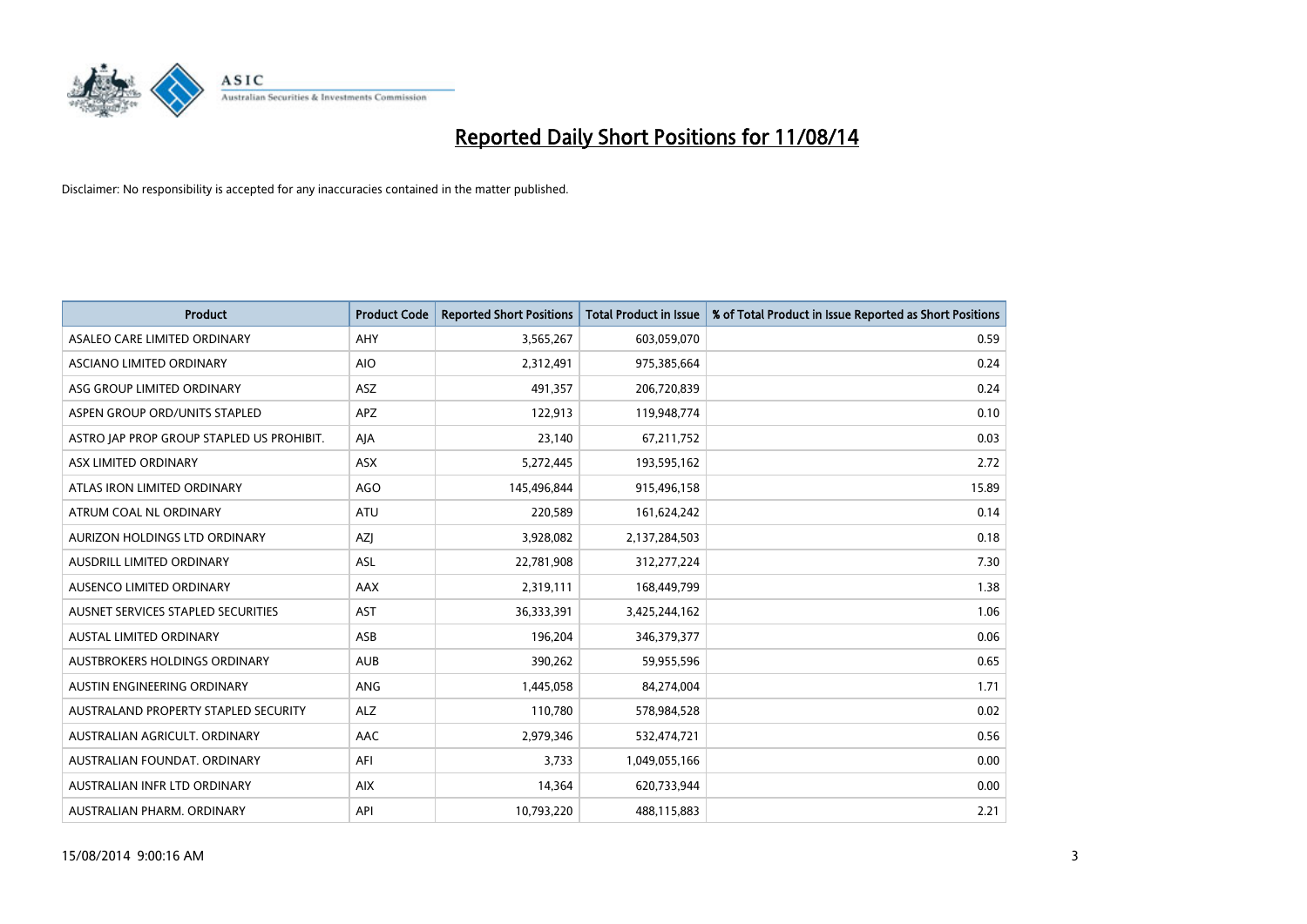

| <b>Product</b>                       | <b>Product Code</b> | <b>Reported Short Positions</b> | <b>Total Product in Issue</b> | % of Total Product in Issue Reported as Short Positions |
|--------------------------------------|---------------------|---------------------------------|-------------------------------|---------------------------------------------------------|
| AUTOMOTIVE HOLDINGS ORDINARY         | AHE                 | 710,520                         | 306,437,941                   | 0.23                                                    |
| AVANCO RESOURCES LTD ORDINARY        | AVB                 | 64,708                          | 1,661,675,855                 | 0.00                                                    |
| AVEO GROUP STAPLED SECURITIES        | <b>AOG</b>          | 11,448,660                      | 500,111,460                   | 2.29                                                    |
| AWE LIMITED ORDINARY                 | <b>AWE</b>          | 1,166,826                       | 522,696,385                   | 0.22                                                    |
| <b>AZONTO PET LTD ORDINARY</b>       | APY                 | $\mathbf{1}$                    | 1,159,375,100                 | 0.00                                                    |
| AZUMAH RESOURCES ORDINARY            | <b>AZM</b>          | $\mathbf{1}$                    | 358,316,919                   | 0.00                                                    |
| <b>BANDANNA ENERGY ORDINARY</b>      | <b>BND</b>          | 24,135,792                      | 528,481,199                   | 4.57                                                    |
| BANK OF QUEENSLAND. ORDINARY         | <b>BOO</b>          | 2,658,792                       | 362,516,534                   | 0.73                                                    |
| <b>BANNERMAN RESOURCES ORDINARY</b>  | <b>BMN</b>          | 190,444                         | 328,995,150                   | 0.06                                                    |
| <b>BASE RES LIMITED ORDINARY</b>     | <b>BSE</b>          | 5,515,197                       | 561,840,029                   | 0.98                                                    |
| BATHURST RES LTD. ORDINARY           | <b>BRL</b>          | 1,612,297                       | 947,828,434                   | 0.17                                                    |
| <b>BC IRON LIMITED ORDINARY</b>      | <b>BCI</b>          | 3,635,427                       | 124,345,439                   | 2.92                                                    |
| BEACH ENERGY LIMITED ORDINARY        | <b>BPT</b>          | 23,731,638                      | 1,292,897,806                 | 1.84                                                    |
| <b>BEADELL RESOURCE LTD ORDINARY</b> | <b>BDR</b>          | 17,646,842                      | 798,657,280                   | 2.21                                                    |
| BEGA CHEESE LTD ORDINARY             | <b>BGA</b>          | 845,357                         | 152,245,802                   | 0.56                                                    |
| BENDIGO AND ADELAIDE ORDINARY        | <b>BEN</b>          | 13,445,704                      | 447,896,991                   | 3.00                                                    |
| BENTHAM IMF LTD ORDINARY             | IMF                 | 3,725,339                       | 165,370,269                   | 2.25                                                    |
| BERKELEY RESOURCES ORDINARY          | <b>BKY</b>          | 196,497                         | 180,361,323                   | 0.11                                                    |
| BETASHARES ASX RES ETF UNITS         | <b>ORE</b>          | 512,000                         | 2,923,641                     | 17.51                                                   |
| BETASHARESCASHETF ETF UNITS          | AAA                 | 37,634                          | 12,343,410                    | 0.30                                                    |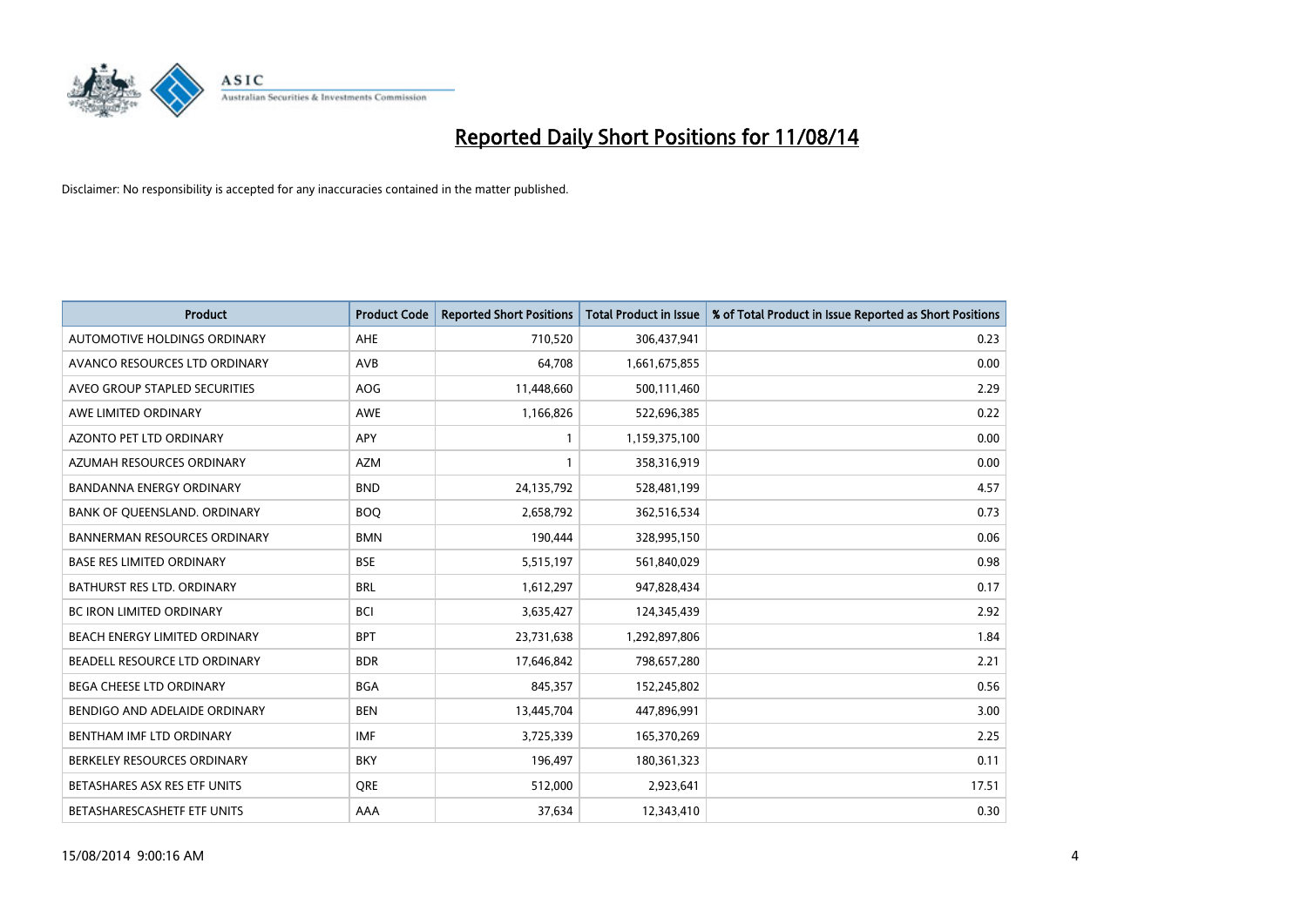

| <b>Product</b>                                | <b>Product Code</b> | <b>Reported Short Positions</b> | Total Product in Issue | % of Total Product in Issue Reported as Short Positions |
|-----------------------------------------------|---------------------|---------------------------------|------------------------|---------------------------------------------------------|
| <b>BHP BILLITON LIMITED ORDINARY</b>          | <b>BHP</b>          | 7,881,739                       | 3,211,691,105          | 0.25                                                    |
| <b>BIGAIR GROUP LIMITED ORDINARY</b>          | <b>BGL</b>          | 45.160                          | 172,872,340            | 0.03                                                    |
| <b>BILLABONG ORDINARY</b>                     | <b>BBG</b>          | 12,795,548                      | 990,370,034            | 1.29                                                    |
| <b>BIONOMICS LIMITED ORDINARY</b>             | <b>BNO</b>          | 71,000                          | 417,356,567            | 0.02                                                    |
| <b>BIRIMIAN GOLD LTD ORDINARY</b>             | <b>BGS</b>          | 400,000                         | 864,981,654            | 0.05                                                    |
| <b>BLACKHAM RESOURCES ORDINARY</b>            | <b>BLK</b>          | 128,700                         | 118,612,952            | 0.11                                                    |
| <b>BLACKMORES LIMITED ORDINARY</b>            | <b>BKL</b>          | 3,293                           | 17,114,947             | 0.02                                                    |
| <b>BLACKTHORN RESOURCES ORD US PROHIBITED</b> | <b>BTR</b>          | 4,019                           | 164,285,950            | 0.00                                                    |
| BLUESCOPE STEEL LTD ORDINARY                  | <b>BSL</b>          | 2,921,405                       | 558,848,896            | 0.52                                                    |
| <b>BOART LONGYEAR ORDINARY</b>                | <b>BLY</b>          | 34,606,493                      | 461,163,412            | 7.50                                                    |
| <b>BORAL LIMITED, ORDINARY</b>                | <b>BLD</b>          | 13,895,196                      | 782,736,249            | 1.78                                                    |
| <b>BRADKEN LIMITED ORDINARY</b>               | <b>BKN</b>          | 15,290,191                      | 171,027,249            | 8.94                                                    |
| <b>BRAMBLES LIMITED ORDINARY</b>              | <b>BXB</b>          | 1,861,994                       | 1,563,444,619          | 0.12                                                    |
| <b>BREVILLE GROUP LTD ORDINARY</b>            | <b>BRG</b>          | 2,980,544                       | 130,095,322            | 2.29                                                    |
| <b>BRICKWORKS LIMITED ORDINARY</b>            | <b>BKW</b>          | 97,198                          | 148,038,996            | 0.07                                                    |
| <b>BROCKMAN MINING LTD ORDINARY</b>           | <b>BCK</b>          | 414,026                         | 8,381,982,131          | 0.00                                                    |
| <b>BURU ENERGY ORDINARY</b>                   | <b>BRU</b>          | 19,232,041                      | 298,505,530            | 6.44                                                    |
| <b>BWP TRUST ORDINARY UNITS</b>               | <b>BWP</b>          | 7,683,252                       | 634,395,195            | 1.21                                                    |
| CABCHARGE AUSTRALIA ORDINARY                  | CAB                 | 11,361,003                      | 120,430,683            | 9.43                                                    |
| <b>CALTEX AUSTRALIA ORDINARY</b>              | <b>CTX</b>          | 2,942,633                       | 270,000,000            | 1.09                                                    |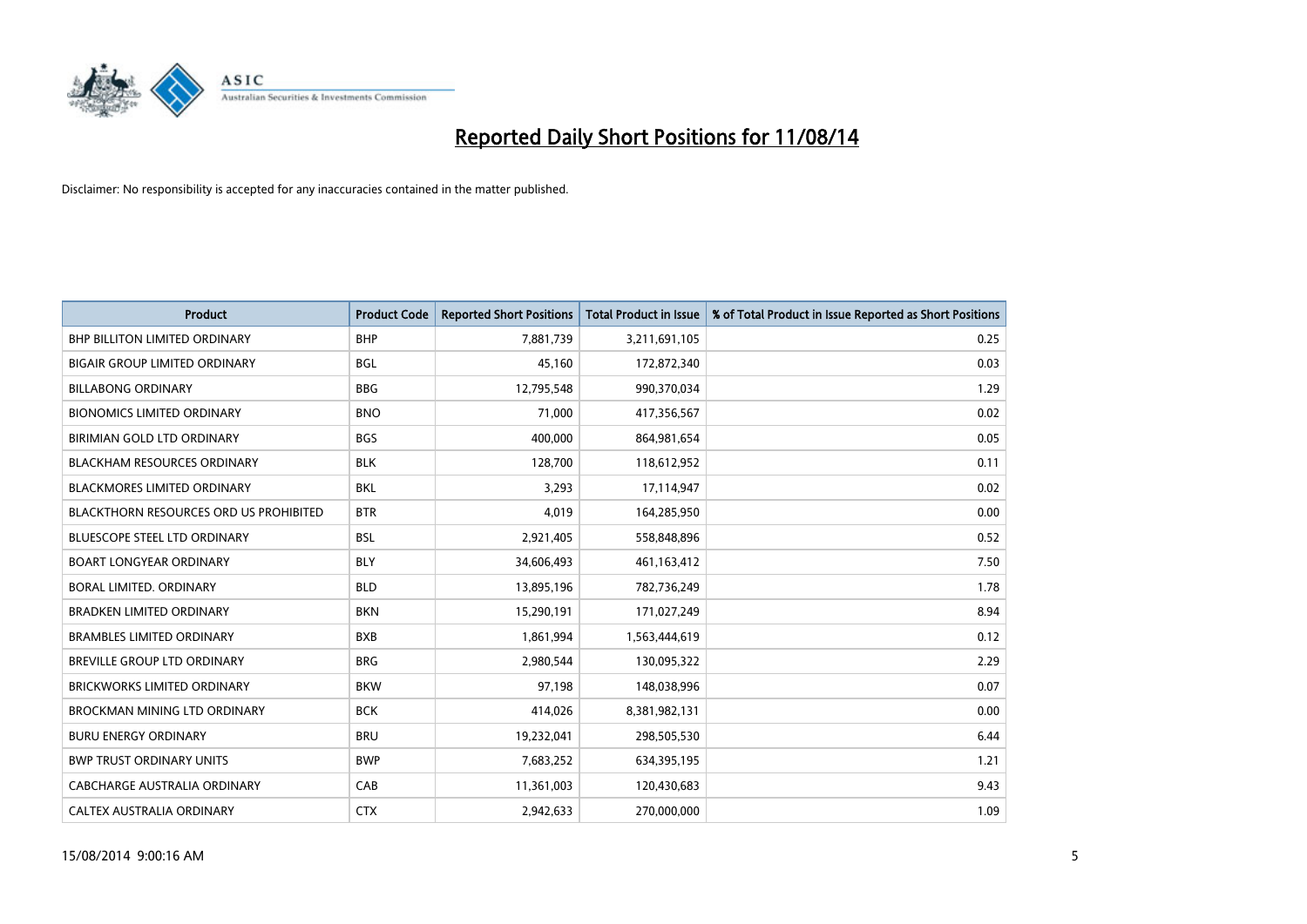

| <b>Product</b>                          | <b>Product Code</b> | <b>Reported Short Positions</b> | <b>Total Product in Issue</b> | % of Total Product in Issue Reported as Short Positions |
|-----------------------------------------|---------------------|---------------------------------|-------------------------------|---------------------------------------------------------|
| CAPE LAMBERT RES LTD ORDINARY           | <b>CFE</b>          | 125,020                         | 632,227,857                   | 0.02                                                    |
| CAPITOL HEALTH ORDINARY                 | CAI                 | 364,654                         | 431,180,115                   | 0.08                                                    |
| <b>CARDNO LIMITED ORDINARY</b>          | <b>CDD</b>          | 8,140,951                       | 163,266,973                   | 4.99                                                    |
| <b>CARINDALE PROPERTY UNIT</b>          | <b>CDP</b>          | 92                              | 70,000,000                    | 0.00                                                    |
| CARNARVON PETROLEUM ORDINARY            | <b>CVN</b>          | 734                             | 987,176,977                   | 0.00                                                    |
| CARSALES.COM LTD ORDINARY               | <b>CRZ</b>          | 6,896,515                       | 237,828,965                   | 2.90                                                    |
| <b>CASH CONVERTERS ORDINARY</b>         | CCV                 | 8,945,814                       | 428,886,124                   | 2.09                                                    |
| CEDAR WOODS PROP. ORDINARY              | <b>CWP</b>          | 137,181                         | 78,336,371                    | 0.18                                                    |
| CENTRAL PETROLEUM ORDINARY              | <b>CTP</b>          | 3,659,443                       | 348,718,957                   | 1.05                                                    |
| <b>CERAMIC FUEL CELLS ORDINARY</b>      | <b>CFU</b>          | 4,058                           | 2,529,051,765                 | 0.00                                                    |
| CFS RETAIL TRUST GRP STAPLED SECURITIES | <b>CFX</b>          | 58,242,439                      | 3,018,050,810                 | 1.93                                                    |
| <b>CHALLENGER LIMITED ORDINARY</b>      | <b>CGF</b>          | 303,249                         | 530,862,585                   | 0.06                                                    |
| CHANDLER MACLEOD LTD ORDINARY           | <b>CMG</b>          | 15,673                          | 547,985,086                   | 0.00                                                    |
| CHARTER HALL GROUP STAPLED US PROHIBIT. | <b>CHC</b>          | 622,327                         | 347,989,262                   | 0.18                                                    |
| <b>CHARTER HALL RETAIL UNITS</b>        | <b>CQR</b>          | 10,027,754                      | 369,040,750                   | 2.72                                                    |
| <b>CHORUS LIMITED ORDINARY</b>          | <b>CNU</b>          | 28,765                          | 396,369,767                   | 0.01                                                    |
| COAL OF AFRICA LTD ORDINARY             | <b>CZA</b>          | 426                             | 1,048,368,613                 | 0.00                                                    |
| COALSPUR MINES LTD ORDINARY             | <b>CPL</b>          | 2,545,400                       | 641,544,455                   | 0.40                                                    |
| <b>COBAR CONSOLIDATED ORDINARY</b>      | CCU                 | 100,000                         | 329,715,353                   | 0.03                                                    |
| COCA-COLA AMATIL ORDINARY               | <b>CCL</b>          | 11,619,864                      | 763,590,249                   | 1.52                                                    |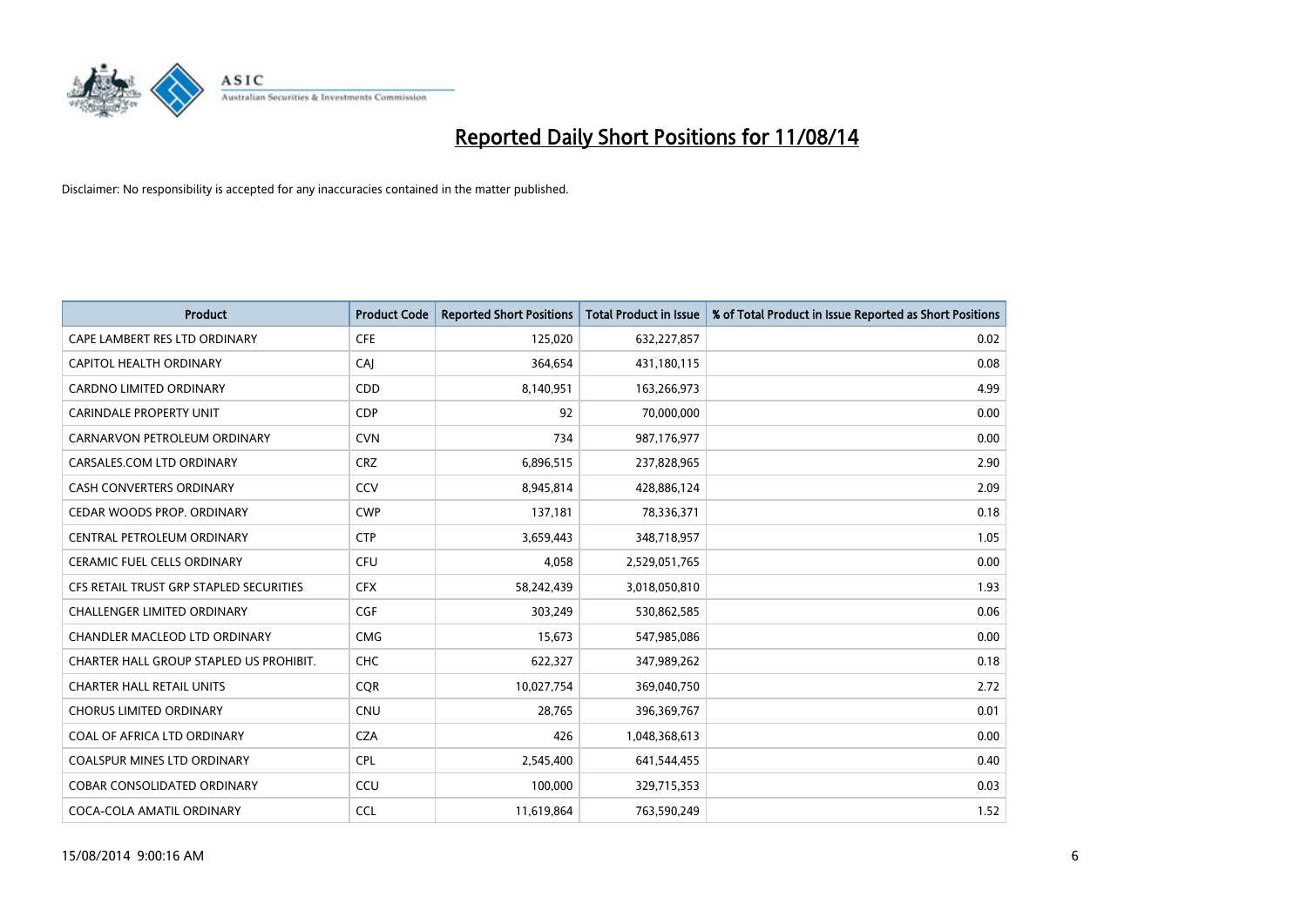

| <b>Product</b>                          | <b>Product Code</b> | <b>Reported Short Positions</b> | <b>Total Product in Issue</b> | % of Total Product in Issue Reported as Short Positions |
|-----------------------------------------|---------------------|---------------------------------|-------------------------------|---------------------------------------------------------|
| <b>COCHLEAR LIMITED ORDINARY</b>        | COH                 | 9,232,935                       | 57,062,020                    | 16.18                                                   |
| <b>COCKATOO COAL ORDINARY</b>           | <b>COK</b>          | 167,987                         | 4,560,196,928                 | 0.00                                                    |
| CODAN LIMITED ORDINARY                  | <b>CDA</b>          | 411,950                         | 176,969,924                   | 0.23                                                    |
| COFFEY INTERNATIONAL ORDINARY           | <b>COF</b>          | 7,994                           | 255,833,165                   | 0.00                                                    |
| <b>COKAL LTD ORDINARY</b>               | <b>CKA</b>          | 6,820                           | 471,103,926                   | 0.00                                                    |
| <b>COLLECTION HOUSE ORDINARY</b>        | <b>CLH</b>          | 2,167,600                       | 129,717,785                   | 1.67                                                    |
| <b>COLLINS FOODS LTD ORDINARY</b>       | <b>CKF</b>          | 100,000                         | 93,000,003                    | 0.11                                                    |
| COMMONWEALTH BANK, ORDINARY             | <b>CBA</b>          | 13,191,931                      | 1,621,319,194                 | 0.81                                                    |
| <b>COMPASS RESOURCES ORDINARY</b>       | <b>CMR</b>          | 7,472                           | 1,403,744,100                 | 0.00                                                    |
| <b>COMPUTERSHARE LTD ORDINARY</b>       | <b>CPU</b>          | 7,414,214                       | 556,203,079                   | 1.33                                                    |
| <b>COOPER ENERGY LTD ORDINARY</b>       | <b>COE</b>          | 90,901                          | 329,235,509                   | 0.03                                                    |
| <b>CORP TRAVEL LIMITED ORDINARY</b>     | <b>CTD</b>          | 329,074                         | 89,931,376                    | 0.37                                                    |
| <b>COVER-MORE GRP LTD ORDINARY</b>      | <b>CVO</b>          | 7,100,750                       | 317,750,000                   | 2.23                                                    |
| <b>CREDIT CORP GROUP ORDINARY</b>       | <b>CCP</b>          | 187,408                         | 46,131,882                    | 0.41                                                    |
| <b>CROMWELL PROP STAPLED SECURITIES</b> | <b>CMW</b>          | 10,973,560                      | 1,727,280,850                 | 0.64                                                    |
| <b>CROWE HORWATH AUS ORDINARY</b>       | <b>CRH</b>          | 470,637                         | 273,005,429                   | 0.17                                                    |
| <b>CROWN RESORTS LTD ORDINARY</b>       | <b>CWN</b>          | 4,418,737                       | 728,394,185                   | 0.61                                                    |
| <b>CSG LIMITED ORDINARY</b>             | CSV                 | 135,290                         | 279,140,492                   | 0.05                                                    |
| <b>CSL LIMITED ORDINARY</b>             | <b>CSL</b>          | 743,813                         | 474,588,196                   | 0.16                                                    |
| <b>CSR LIMITED ORDINARY</b>             | <b>CSR</b>          | 20,002,426                      | 506,000,315                   | 3.95                                                    |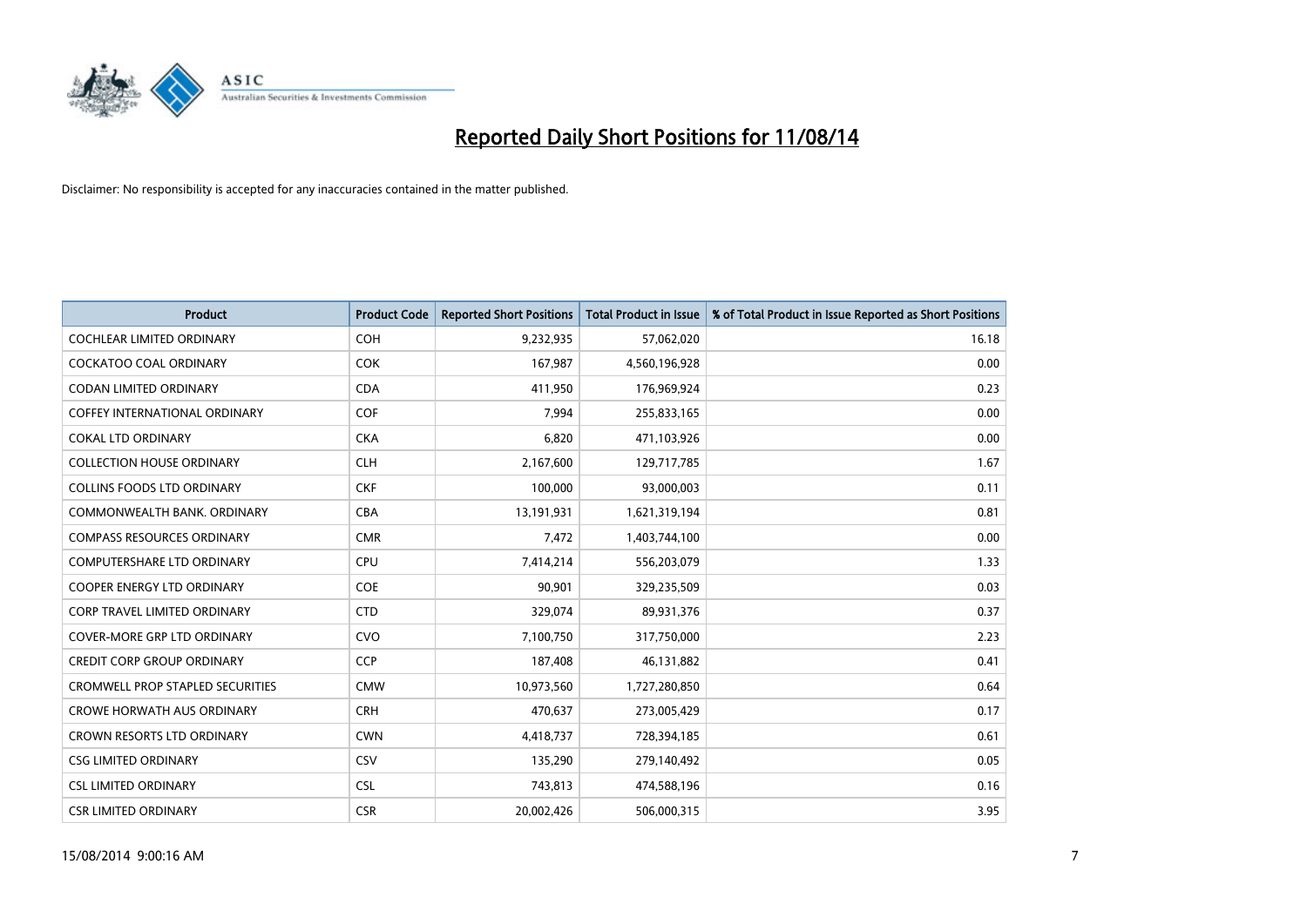

| <b>Product</b>                       | <b>Product Code</b> | <b>Reported Short Positions</b> | <b>Total Product in Issue</b> | % of Total Product in Issue Reported as Short Positions |
|--------------------------------------|---------------------|---------------------------------|-------------------------------|---------------------------------------------------------|
| <b>CUDECO LIMITED ORDINARY</b>       | CDU                 | 8,041,811                       | 235,119,260                   | 3.42                                                    |
| DART ENERGY LTD ORDINARY             | <b>DTE</b>          | 16,213,693                      | 1,108,752,733                 | 1.46                                                    |
| DATA#3 LIMITED ORDINARY              | <b>DTL</b>          | 209,218                         | 153,974,950                   | 0.14                                                    |
| <b>DECMIL GROUP LIMITED ORDINARY</b> | <b>DCG</b>          | 1,295,098                       | 168,657,794                   | 0.77                                                    |
| DEEP YELLOW LIMITED ORDINARY         | <b>DYL</b>          | 947                             | 1,708,965,890                 | 0.00                                                    |
| DEXUS PROPERTY GROUP STAPLED UNITS   | <b>DXS</b>          | 23,877,178                      | 5,433,110,810                 | 0.44                                                    |
| DICK SMITH HLDGS ORDINARY            | <b>DSH</b>          | 19,757,174                      | 236,511,364                   | 8.35                                                    |
| DISCOVERY METALS LTD ORDINARY        | <b>DML</b>          | 1,277,631                       | 644,039,581                   | 0.20                                                    |
| DOMINO PIZZA ENTERPR ORDINARY        | <b>DMP</b>          | 2,255,194                       | 85,933,273                    | 2.62                                                    |
| DONACO INTERNATIONAL ORDINARY        | <b>DNA</b>          | 3,697,027                       | 460,293,231                   | 0.80                                                    |
| DORAY MINERALS LTD ORDINARY          | <b>DRM</b>          | 107,674                         | 164,759,256                   | 0.07                                                    |
| DOWNER EDI LIMITED ORDINARY          | <b>DOW</b>          | 21,332,899                      | 435,399,975                   | 4.90                                                    |
| DRILLSEARCH ENERGY ORDINARY          | <b>DLS</b>          | 16,794,659                      | 445,915,456                   | 3.77                                                    |
| DUET GROUP STAPLED US PROHIBIT.      | <b>DUE</b>          | 6,287,339                       | 1,317,809,323                 | 0.48                                                    |
| DULUXGROUP LIMITED ORDINARY          | <b>DLX</b>          | 623,874                         | 383,503,942                   | 0.16                                                    |
| <b>DWS LTD ORDINARY</b>              | <b>DWS</b>          | 195,096                         | 132,362,763                   | 0.15                                                    |
| ECHO ENTERTAINMENT ORDINARY          | <b>EGP</b>          | 7,748,870                       | 825,672,730                   | 0.94                                                    |
| <b>ELDERS LIMITED ORDINARY</b>       | <b>ELD</b>          | 19,146,462                      | 455,013,329                   | 4.21                                                    |
| ELEMENTAL MINERALS ORDINARY          | <b>ELM</b>          | 94,536                          | 315,663,391                   | 0.03                                                    |
| <b>EMECO HOLDINGS ORDINARY</b>       | <b>EHL</b>          | 8,009,428                       | 599,675,707                   | 1.34                                                    |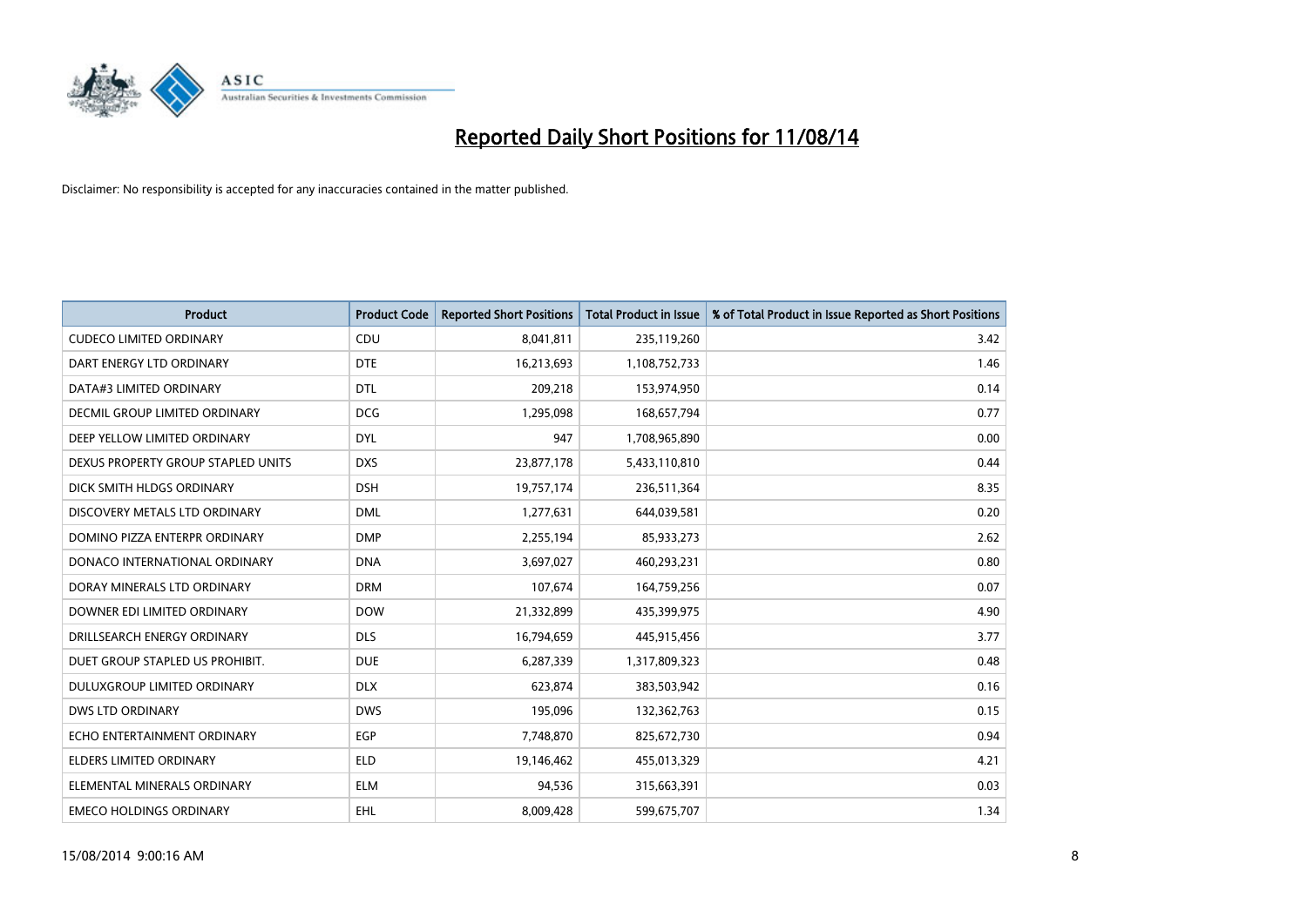

| <b>Product</b>                         | <b>Product Code</b> | <b>Reported Short Positions</b> | <b>Total Product in Issue</b> | % of Total Product in Issue Reported as Short Positions |
|----------------------------------------|---------------------|---------------------------------|-------------------------------|---------------------------------------------------------|
| <b>ENDEAVOUR MIN CORP CDI 1:1</b>      | <b>EVR</b>          | 31,265                          | 50,014,634                    | 0.06                                                    |
| ENERGY RESOURCES ORDINARY 'A'          | ERA                 | 10,834,976                      | 517,725,062                   | 2.09                                                    |
| <b>ENERGY WORLD CORPOR, ORDINARY</b>   | <b>EWC</b>          | 43,253,910                      | 1,734,166,672                 | 2.49                                                    |
| ENVESTRA LIMITED ORDINARY              | <b>ENV</b>          | 127,966                         | 1,796,808,474                 | 0.01                                                    |
| EQUATORIAL RES LTD ORDINARY            | EQX                 | 174                             | 122,185,353                   | 0.00                                                    |
| EQUITY TRUSTEES ORDINARY               | EQT                 | 19                              | 19,105,788                    | 0.00                                                    |
| ERM POWER LIMITED ORDINARY             | <b>EPW</b>          | 945,289                         | 239,269,727                   | 0.40                                                    |
| ESERVGLOBAL LIMITED ORDINARY           | ESV                 | 39,394                          | 254,045,997                   | 0.02                                                    |
| EVOLUTION MINING LTD ORDINARY          | <b>EVN</b>          | 28,714,426                      | 712,493,836                   | 4.03                                                    |
| FAIRFAX MEDIA LTD ORDINARY             | <b>FXI</b>          | 62,672,095                      | 2,351,955,725                 | 2.66                                                    |
| FANTASTIC HOLDINGS ORDINARY            | <b>FAN</b>          | 14,654                          | 103,068,398                   | 0.01                                                    |
| <b>FAR LTD ORDINARY</b>                | FAR                 | 2,571,150                       | 2,699,846,742                 | 0.10                                                    |
| FEDERATION CNTRES ORD/UNIT STAPLED SEC | <b>FDC</b>          | 890,079                         | 1,427,641,565                 | 0.06                                                    |
| FINBAR GROUP LIMITED ORDINARY          | <b>FRI</b>          | 11,736                          | 227,018,204                   | 0.01                                                    |
| FISHER & PAYKEL H. ORDINARY            | <b>FPH</b>          | 6,984                           | 555,597,376                   | 0.00                                                    |
| FLEETWOOD CORP ORDINARY                | <b>FWD</b>          | 2,181,211                       | 60,581,211                    | 3.60                                                    |
| FLETCHER BUILDING ORDINARY             | <b>FBU</b>          | 1,616,232                       | 687,854,788                   | 0.23                                                    |
| FLEXIGROUP LIMITED ORDINARY            | <b>FXL</b>          | 4,010,524                       | 304,096,060                   | 1.32                                                    |
| FLIGHT CENTRE TRAVEL ORDINARY          | <b>FLT</b>          | 5,745,430                       | 100,576,977                   | 5.71                                                    |
| FLINDERS MINES LTD ORDINARY            | <b>FMS</b>          | 43,919,000                      | 2,400,995,602                 | 1.83                                                    |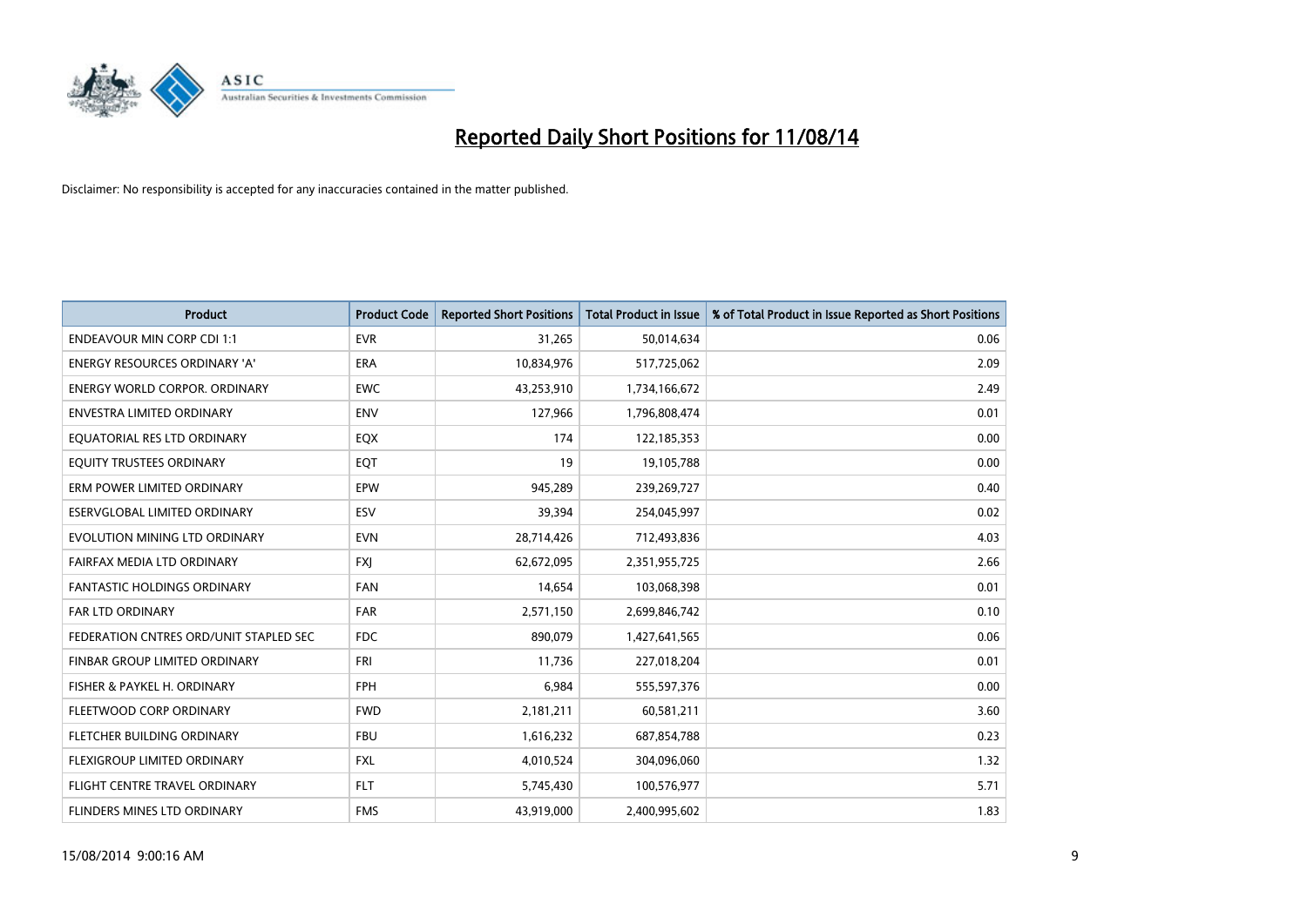

| Product                                    | <b>Product Code</b> | <b>Reported Short Positions</b> | <b>Total Product in Issue</b> | % of Total Product in Issue Reported as Short Positions |
|--------------------------------------------|---------------------|---------------------------------|-------------------------------|---------------------------------------------------------|
| <b>FOCUS MINERALS LTD ORDINARY</b>         | <b>FML</b>          | 4,905,221                       | 9,137,375,877                 | 0.05                                                    |
| FOLKESTONE EDU TRUST UNITS                 | FET                 | 705                             | 205,069,661                   | 0.00                                                    |
| FONTERRA SHARE FUND ORDINARY UNITS         | <b>FSF</b>          | 83                              | 109,777,717                   | 0.00                                                    |
| FORTESCUE METALS GRP ORDINARY              | <b>FMG</b>          | 222,649,248                     | 3,113,798,151                 | 7.15                                                    |
| FREEDOM FOOD LTD ORDINARY                  | <b>FNP</b>          | 6,863                           | 150,645,371                   | 0.00                                                    |
| <b>G.U.D. HOLDINGS ORDINARY</b>            | GUD                 | 2,572,975                       | 70,939,492                    | 3.63                                                    |
| <b>G8 EDUCATION LIMITED ORDINARY</b>       | <b>GEM</b>          | 17,797,789                      | 332,073,918                   | 5.36                                                    |
| <b>GALAXY RESOURCES ORDINARY</b>           | GXY                 | 46,556                          | 1,064,493,083                 | 0.00                                                    |
| <b>GDI PROPERTY GRP STAPLED SECURITIES</b> | GDI                 | 168,323                         | 567,575,025                   | 0.03                                                    |
| <b>GENWORTH MORTGAGE ORDINARY</b>          | <b>GMA</b>          | 589,024                         | 650,000,000                   | 0.09                                                    |
| <b>GEODYNAMICS LIMITED ORDINARY</b>        | GDY                 | 819                             | 435,880,130                   | 0.00                                                    |
| <b>GINDALBIE METALS LTD ORDINARY</b>       | GBG                 | 36,368,439                      | 1,494,884,657                 | 2.43                                                    |
| <b>GOLD ROAD RES LTD ORDINARY</b>          | GOR                 | 106,556                         | 515,419,042                   | 0.02                                                    |
| <b>GOODMAN FIELDER, ORDINARY</b>           | GFF                 | 12,461,863                      | 1,955,559,207                 | 0.64                                                    |
| <b>GOODMAN GROUP STAPLED</b>               | <b>GMG</b>          | 7,803,645                       | 1,727,685,976                 | 0.45                                                    |
| <b>GPT GROUP STAPLED SEC.</b>              | GPT                 | 6,235,519                       | 1,685,460,955                 | 0.37                                                    |
| <b>GRAINCORP LIMITED A CLASS ORDINARY</b>  | <b>GNC</b>          | 12,660,849                      | 228,855,628                   | 5.53                                                    |
| <b>GRANGE RESOURCES. ORDINARY</b>          | GRR                 | 5,241,136                       | 1,157,097,869                 | 0.45                                                    |
| <b>GREENCROSS LIMITED ORDINARY</b>         | GXL                 | 2,424,506                       | 110,654,390                   | 2.19                                                    |
| <b>GREENLAND MIN EN LTD ORDINARY</b>       | GGG                 | 5,247,584                       | 668,464,377                   | 0.79                                                    |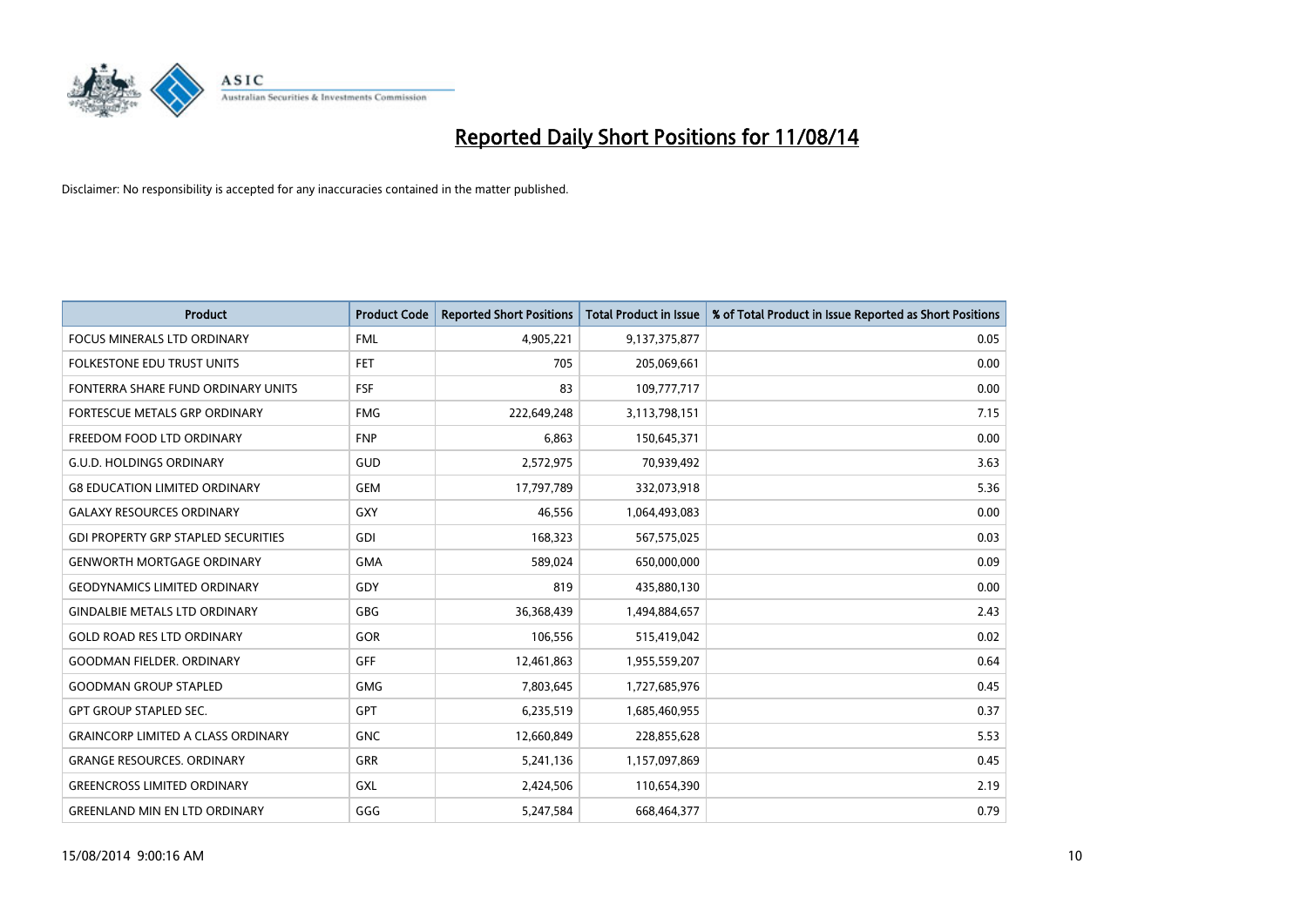

| <b>Product</b>                                   | <b>Product Code</b> | <b>Reported Short Positions</b> | <b>Total Product in Issue</b> | % of Total Product in Issue Reported as Short Positions |
|--------------------------------------------------|---------------------|---------------------------------|-------------------------------|---------------------------------------------------------|
| <b>GREENLAND MIN EN LTD RIGHTS 26-JUN-14</b>     | GGGR                | 4,630                           | 88,685,050                    | 0.01                                                    |
| <b>GROWTHPOINT PROPERTY ORD/UNIT STAPLED SEC</b> | GOZ                 | 22,980                          | 540,115,360                   | 0.00                                                    |
| <b>GRYPHON MINERALS LTD ORDINARY</b>             | GRY                 | 4,436,686                       | 401,011,505                   | 1.11                                                    |
| <b>GUILDFORD COAL LTD ORDINARY</b>               | <b>GUF</b>          | 522,502                         | 845,190,354                   | 0.06                                                    |
| <b>GWA GROUP LTD ORDINARY</b>                    | <b>GWA</b>          | 17,368,757                      | 306,533,770                   | 5.67                                                    |
| HARVEY NORMAN ORDINARY                           | <b>HVN</b>          | 51,862,184                      | 1,062,316,784                 | 4.88                                                    |
| <b>HENDERSON GROUP CDI 1:1</b>                   | <b>HGG</b>          | 6,185,019                       | 664,599,011                   | 0.93                                                    |
| HFA HOLDINGS LIMITED ORDINARY                    | <b>HFA</b>          | 3,809                           | 136,548,880                   | 0.00                                                    |
| HIGHFIELD RES LTD ORDINARY                       | <b>HFR</b>          | 55,000                          | 155,825,003                   | 0.04                                                    |
| <b>HILLS LTD ORDINARY</b>                        | <b>HIL</b>          | 134,503                         | 234,192,711                   | 0.06                                                    |
| HORIZON OIL LIMITED ORDINARY                     | <b>HZN</b>          | 51,748,095                      | 1,301,981,265                 | 3.97                                                    |
| HOT CHILI LTD ORDINARY                           | <b>HCH</b>          | 294,335                         | 347,732,196                   | 0.08                                                    |
| <b>IBUY GROUP LTD ORDINARY</b>                   | <b>IBY</b>          | 13,988                          | 426,069,834                   | 0.00                                                    |
| <b>ICAR ASIA LTD ORDINARY</b>                    | ICQ                 | 77,347                          | 122,502,174                   | 0.06                                                    |
| <b>IINET LIMITED ORDINARY</b>                    | <b>IIN</b>          | 7,486,710                       | 161,238,847                   | 4.64                                                    |
| <b>ILUKA RESOURCES ORDINARY</b>                  | <b>ILU</b>          | 44,221,713                      | 418,700,517                   | 10.56                                                   |
| <b>IMDEX LIMITED ORDINARY</b>                    | <b>IMD</b>          | 3,304,481                       | 212,110,368                   | 1.56                                                    |
| <b>INCITEC PIVOT ORDINARY</b>                    | IPL                 | 37,241,913                      | 1,654,998,197                 | 2.25                                                    |
| <b>INDEPENDENCE GROUP ORDINARY</b>               | <b>IGO</b>          | 299,309                         | 234,253,306                   | 0.13                                                    |
| <b>INDOPHIL RESOURCES ORDINARY</b>               | <b>IRN</b>          | 1,436,175                       | 1,203,146,194                 | 0.12                                                    |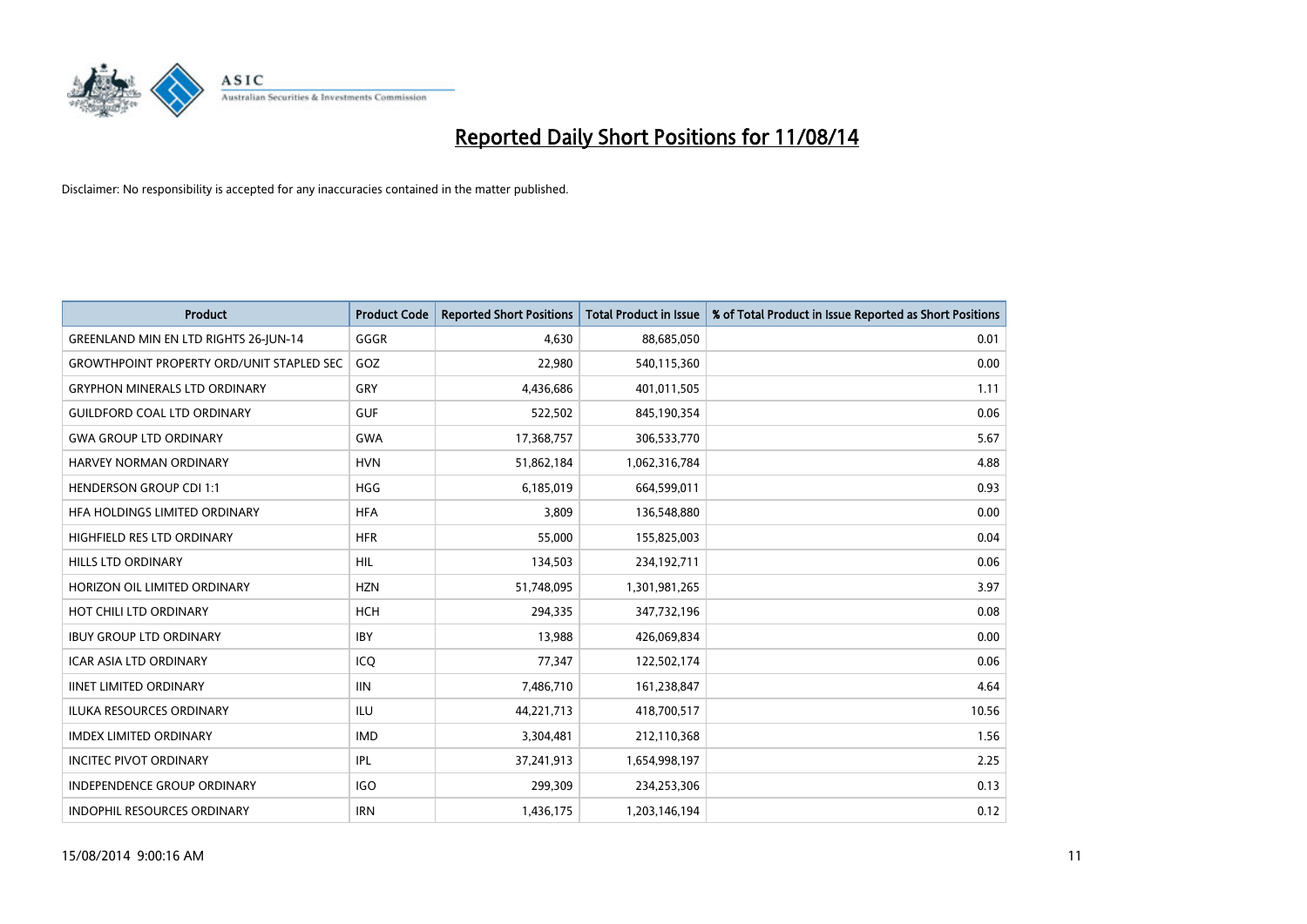

| <b>Product</b>                                | <b>Product Code</b> | <b>Reported Short Positions</b> | <b>Total Product in Issue</b> | % of Total Product in Issue Reported as Short Positions |
|-----------------------------------------------|---------------------|---------------------------------|-------------------------------|---------------------------------------------------------|
| <b>INDUSTRIA REIT STAPLED</b>                 | <b>IDR</b>          | 110,005                         | 125,000,001                   | 0.09                                                    |
| INFIGEN ENERGY STAPLED SECURITIES             | <b>IFN</b>          | 2,438,972                       | 764,993,434                   | 0.32                                                    |
| INGENIA GROUP STAPLED SECURITIES              | <b>INA</b>          | 2,418,788                       | 678,058,232                   | 0.36                                                    |
| <b>INSURANCE AUSTRALIA ORDINARY</b>           | IAG                 | 8,548,667                       | 2,341,618,048                 | 0.37                                                    |
| <b>INTREPID MINES ORDINARY</b>                | IAU                 | 3,510,115                       | 557,420,429                   | 0.63                                                    |
| <b>INVESTA OFFICE FUND STAPLED SECURITIES</b> | <b>IOF</b>          | 1,066,689                       | 614,047,458                   | 0.17                                                    |
| <b>INVOCARE LIMITED ORDINARY</b>              | <b>IVC</b>          | 6,277,803                       | 110,030,298                   | 5.71                                                    |
| <b>IOOF HOLDINGS LTD ORDINARY</b>             | <b>IFL</b>          | 14,769,339                      | 232,118,034                   | 6.36                                                    |
| <b>IPROPERTY GROUP LTD ORDINARY</b>           | <b>IPP</b>          | 3,248,617                       | 181,703,204                   | 1.79                                                    |
| <b>IRESS LIMITED ORDINARY</b>                 | <b>IRE</b>          | 5,975,042                       | 159,097,319                   | 3.76                                                    |
| <b>IRON ORE HOLDINGS ORDINARY</b>             | <b>IOH</b>          | 16,649                          | 161,174,005                   | 0.01                                                    |
| <b>ISELECT LTD ORDINARY</b>                   | <b>ISU</b>          | 294,697                         | 260,889,894                   | 0.11                                                    |
| <b>ISENTIA GROUP LTD ORDINARY</b>             | <b>ISD</b>          | 18,624                          | 200,000,001                   | 0.01                                                    |
| JAMES HARDIE INDUST CHESS DEPOSITARY INT      | <b>JHX</b>          | 5,088,691                       | 444,867,063                   | 1.14                                                    |
| <b>JAPARA HEALTHCARE LT ORDINARY</b>          | <b>IHC</b>          | 3,138,983                       | 262,500,000                   | 1.20                                                    |
| <b>JB HI-FI LIMITED ORDINARY</b>              | <b>IBH</b>          | 11,711,084                      | 98,947,309                    | 11.84                                                   |
| KAGARA LTD ORDINARY                           | KZL                 | 1,666,460                       | 798,953,117                   | 0.21                                                    |
| KAROON GAS AUSTRALIA ORDINARY                 | <b>KAR</b>          | 19,107,790                      | 255,841,581                   | 7.47                                                    |
| KATHMANDU HOLD LTD ORDINARY                   | <b>KMD</b>          | 3,154,179                       | 200,633,469                   | 1.57                                                    |
| <b>KBL MINING LIMITED ORDINARY</b>            | <b>KBL</b>          | 1,820                           | 393,535,629                   | 0.00                                                    |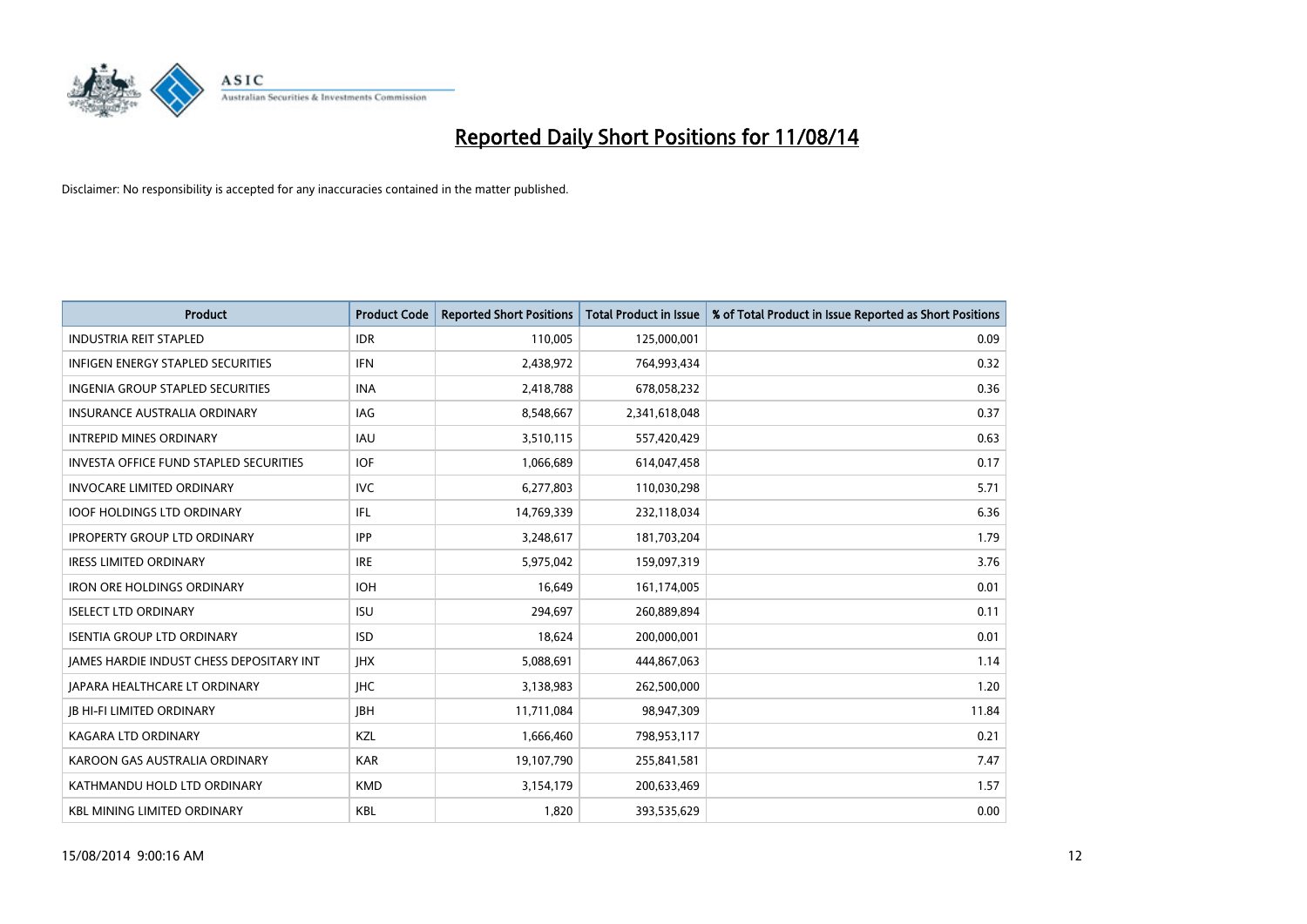

| <b>Product</b>                        | <b>Product Code</b> | <b>Reported Short Positions</b> | <b>Total Product in Issue</b> | % of Total Product in Issue Reported as Short Positions |
|---------------------------------------|---------------------|---------------------------------|-------------------------------|---------------------------------------------------------|
| KINGSGATE CONSOLID. ORDINARY          | <b>KCN</b>          | 9,519,198                       | 223,584,937                   | 4.26                                                    |
| KINGSROSE MINING LTD ORDINARY         | <b>KRM</b>          | 497,292                         | 358,611,493                   | 0.14                                                    |
| <b>KOGI IRON LTD ORDINARY</b>         | <b>KFE</b>          | 596,933                         | 362,005,169                   | 0.16                                                    |
| LEIGHTON HOLDINGS ORDINARY            | LEI                 | 6,310,222                       | 338,503,563                   | 1.86                                                    |
| LEND LEASE GROUP UNIT/ORD STAPLED     | LLC                 | 3,852,450                       | 577,475,833                   | 0.67                                                    |
| LIQUEFIED NATURAL ORDINARY            | LNG                 | 7,273,776                       | 461,402,201                   | 1.58                                                    |
| <b>LOGICAMMS LIMITED ORDINARY</b>     | <b>LCM</b>          | 6,321                           | 71,178,179                    | 0.01                                                    |
| LONESTAR RESO LTD ORDINARY            | <b>LNR</b>          | 1,557,026                       | 752,187,211                   | 0.21                                                    |
| LYNAS CORPORATION ORDINARY            | <b>LYC</b>          | 130,819,428                     | 2,333,661,566                 | 5.61                                                    |
| <b>M2 GRP LTD ORDINARY</b>            | <b>MTU</b>          | 13,641,751                      | 180,491,516                   | 7.56                                                    |
| <b>MACA LIMITED ORDINARY</b>          | <b>MLD</b>          | 81,242                          | 202,676,373                   | 0.04                                                    |
| MACMAHON HOLDINGS ORDINARY            | MAH                 | 1,686,093                       | 1,261,699,966                 | 0.13                                                    |
| MACO ATLAS ROADS GRP ORDINARY STAPLED | <b>MOA</b>          | 3,300,070                       | 505,692,079                   | 0.65                                                    |
| MACQUARIE GROUP LTD ORDINARY          | <b>MQG</b>          | 1,121,179                       | 321,194,521                   | 0.35                                                    |
| MAGELLAN FIN GRP LTD ORDINARY         | <b>MFG</b>          | 4,099,951                       | 158,842,157                   | 2.58                                                    |
| MAGELLAN FLAGSHIP ORDINARY            | <b>MFF</b>          | 185,970                         | 355,298,730                   | 0.05                                                    |
| <b>MATRIX C &amp; E LTD ORDINARY</b>  | <b>MCE</b>          | 2,614,486                       | 94,555,428                    | 2.77                                                    |
| MAVERICK DRILLING ORDINARY            | <b>MAD</b>          | 5,519,257                       | 533,885,763                   | 1.03                                                    |
| <b>MAXITRANS INDUSTRIES ORDINARY</b>  | <b>MXI</b>          | 286,939                         | 185,075,653                   | 0.16                                                    |
| MAYNE PHARMA LTD ORDINARY             | <b>MYX</b>          | 2,861,589                       | 586,651,477                   | 0.49                                                    |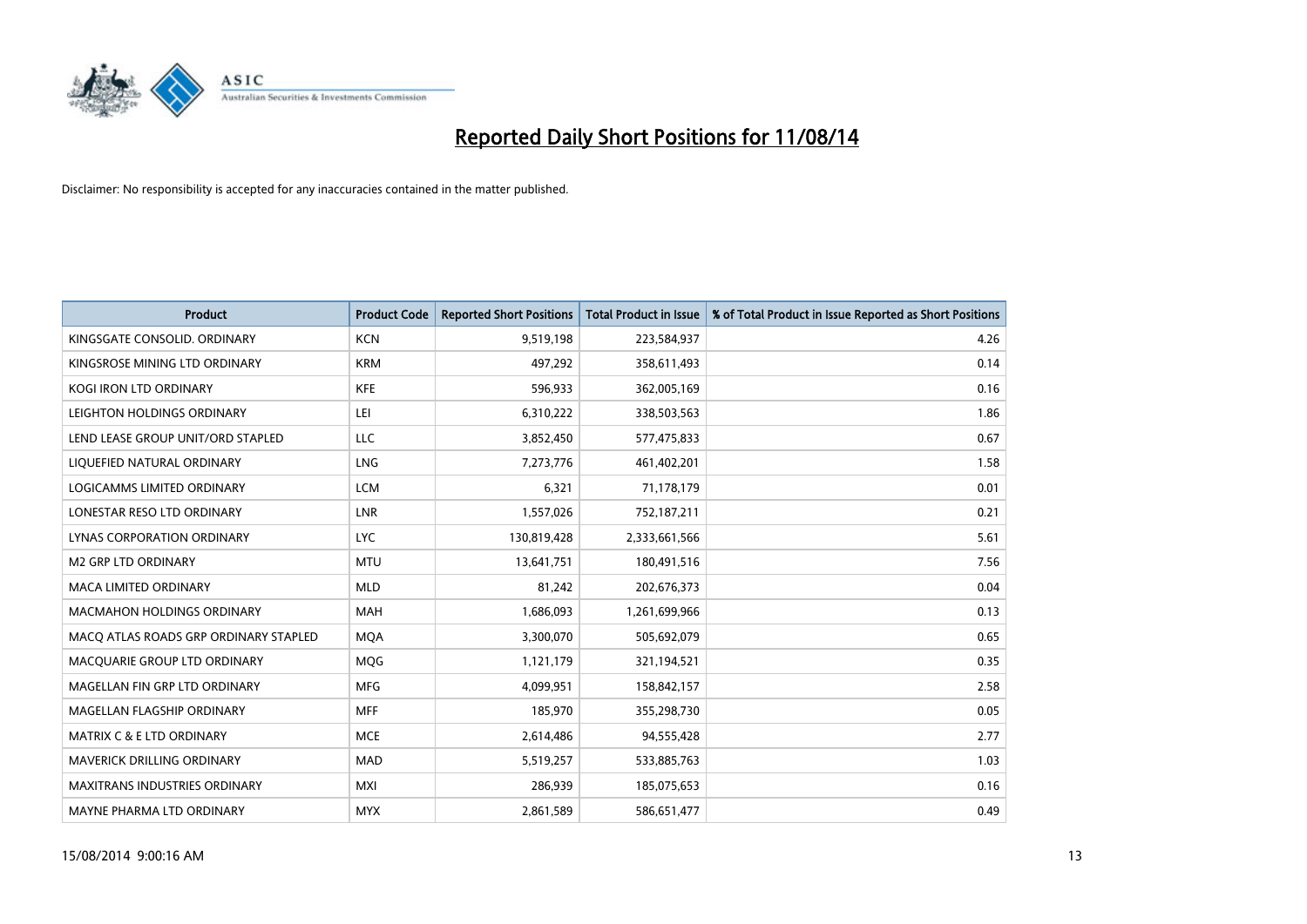

| <b>Product</b>                  | <b>Product Code</b> | <b>Reported Short Positions</b> | <b>Total Product in Issue</b> | % of Total Product in Issue Reported as Short Positions |
|---------------------------------|---------------------|---------------------------------|-------------------------------|---------------------------------------------------------|
| MCMILLAN SHAKESPEARE ORDINARY   | <b>MMS</b>          | 981,576                         | 74,523,965                    | 1.32                                                    |
| MCPHERSON'S LTD ORDINARY        | <b>MCP</b>          | 69,044                          | 95,434,645                    | 0.07                                                    |
| MEDUSA MINING LTD ORDINARY      | <b>MML</b>          | 7,577,942                       | 207,794,301                   | 3.65                                                    |
| MELBOURNE IT LIMITED ORDINARY   | <b>MLB</b>          | 11,022                          | 92,944,392                    | 0.01                                                    |
| <b>MERMAID MARINE ORDINARY</b>  | <b>MRM</b>          | 10,467,596                      | 366,766,098                   | 2.85                                                    |
| MESOBLAST LIMITED ORDINARY      | <b>MSB</b>          | 23,341,889                      | 321,640,094                   | 7.26                                                    |
| METALS X LIMITED ORDINARY       | <b>MLX</b>          | 1,111,528                       | 1,655,386,110                 | 0.07                                                    |
| METCASH LIMITED ORDINARY        | <b>MTS</b>          | 117,710,636                     | 903,309,574                   | 13.03                                                   |
| MIGHTY RIVER POWER ORDINARY     | <b>MYT</b>          | 3,806,804                       | 1,400,012,517                 | 0.27                                                    |
| MINCOR RESOURCES NL ORDINARY    | <b>MCR</b>          | 39,092                          | 188,208,274                   | 0.02                                                    |
| MINERAL DEPOSITS ORDINARY       | <b>MDL</b>          | 910,031                         | 103,538,786                   | 0.88                                                    |
| MINERAL RESOURCES. ORDINARY     | <b>MIN</b>          | 15,625,761                      | 186,556,246                   | 8.38                                                    |
| MINT WIRELESS ORDINARY          | <b>MNW</b>          | 1,103,733                       | 450,872,395                   | 0.24                                                    |
| MIRABELA NICKEL LTD ORDINARY    | <b>MBN</b>          | 36,643                          | 929,710,216                   | 0.00                                                    |
| MIRVAC GROUP STAPLED SECURITIES | <b>MGR</b>          | 2,022,853                       | 3,692,279,772                 | 0.05                                                    |
| MOBILE EMBRACE LTD ORDINARY     | <b>MBE</b>          | 28,000                          | 375,710,098                   | 0.01                                                    |
| MOKO SOCIAL MEDIA ORDINARY      | MKB                 | 68,516                          | 599,357,003                   | 0.01                                                    |
| MOLOPO ENERGY LTD ORDINARY      | <b>MPO</b>          | 11,118                          | 248,705,730                   | 0.00                                                    |
| MONADELPHOUS GROUP ORDINARY     | <b>MND</b>          | 10,469,182                      | 92,679,570                    | 11.30                                                   |
| MORTGAGE CHOICE LTD ORDINARY    | <b>MOC</b>          | 86,882                          | 123,780,387                   | 0.07                                                    |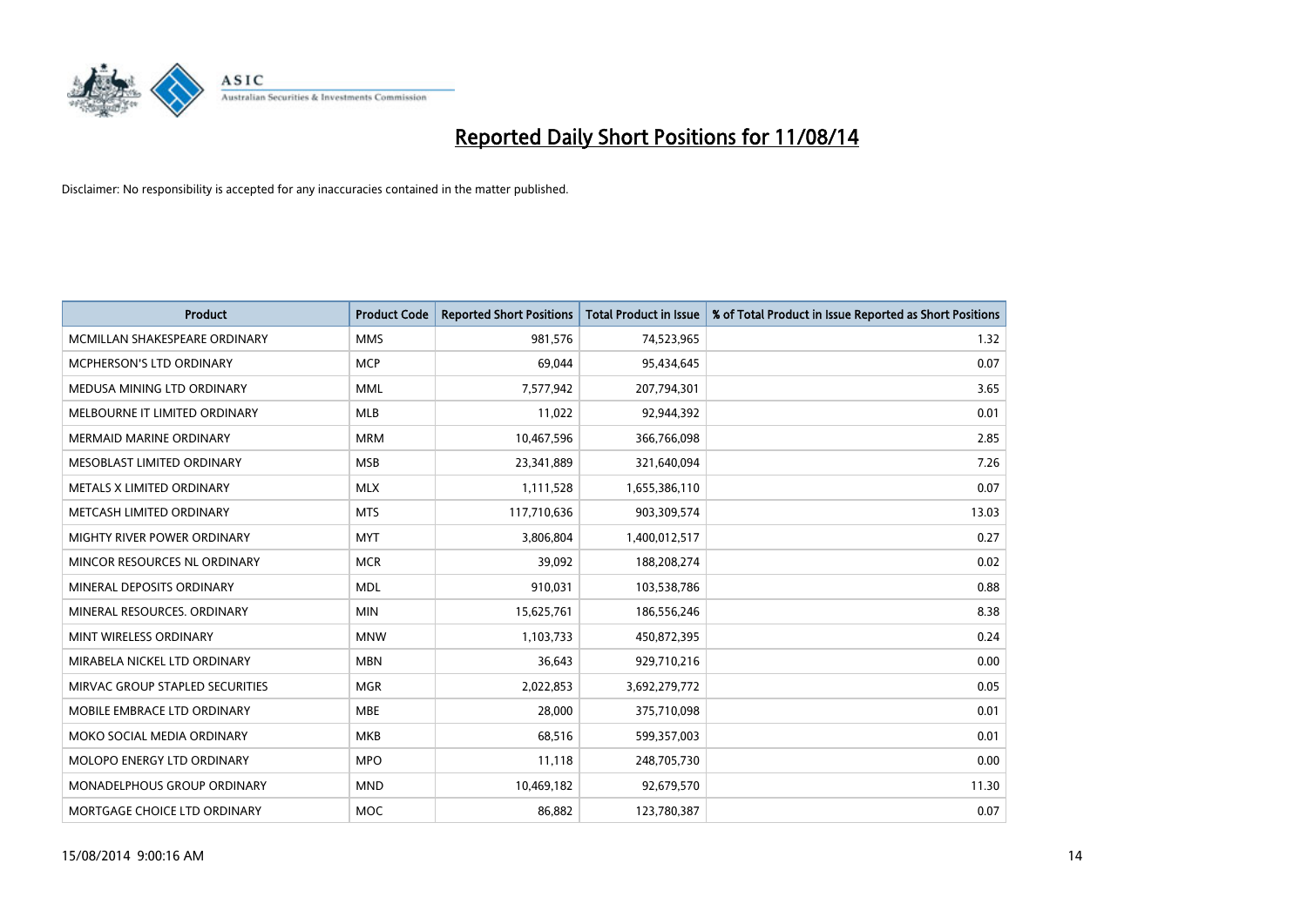

| <b>Product</b>                    | <b>Product Code</b> | <b>Reported Short Positions</b> | <b>Total Product in Issue</b> | % of Total Product in Issue Reported as Short Positions |
|-----------------------------------|---------------------|---------------------------------|-------------------------------|---------------------------------------------------------|
| <b>MOUNT GIBSON IRON ORDINARY</b> | <b>MGX</b>          | 17,609,234                      | 1,090,805,085                 | 1.61                                                    |
| MULTIPLEX SITES SITES             | <b>MXUPA</b>        | 1,875                           | 4,500,000                     | 0.04                                                    |
| MYER HOLDINGS LTD ORDINARY        | <b>MYR</b>          | 68,635,181                      | 585,684,551                   | 11.72                                                   |
| MYSTATE LIMITED ORDINARY          | <b>MYS</b>          | 8,356                           | 87,261,995                    | 0.01                                                    |
| NANOSONICS LIMITED ORDINARY       | <b>NAN</b>          | 1,746,276                       | 264,157,826                   | 0.66                                                    |
| NATIONAL AUST, BANK ORDINARY      | <b>NAB</b>          | 8,498,681                       | 2,365,765,544                 | 0.36                                                    |
| NATIONAL STORAGE STAPLED          | <b>NSR</b>          | 730,248                         | 244,897,096                   | 0.30                                                    |
| NAVITAS LIMITED ORDINARY          | <b>NVT</b>          | 3,005,090                       | 375,712,581                   | 0.80                                                    |
| NEARMAP LTD ORDINARY              | <b>NEA</b>          | 766,851                         | 337,346,101                   | 0.23                                                    |
| NEON ENERGY LIMITED ORDINARY      | <b>NEN</b>          | 140,474                         | 553,037,848                   | 0.03                                                    |
| NEUREN PHARMACEUT, ORDINARY       | <b>NEU</b>          | 67,231                          | 1,563,586,247                 | 0.00                                                    |
| NEW HOPE CORPORATION ORDINARY     | <b>NHC</b>          | 1,345,296                       | 830,999,449                   | 0.16                                                    |
| NEWCREST MINING ORDINARY          | <b>NCM</b>          | 13,367,025                      | 766,510,971                   | 1.74                                                    |
| NEWS CORP A NON-VOTING CDI        | <b>NWSLV</b>        | 405,952                         | 2,976,217                     | 13.64                                                   |
| NEWS CORP B VOTING CDI            | <b>NWS</b>          | 2,211,035                       | 21,792,806                    | 10.15                                                   |
| NEWSAT LIMITED ORDINARY           | <b>NWT</b>          | 7,886,825                       | 613,199,841                   | 1.29                                                    |
| NEXTDC LIMITED ORDINARY           | <b>NXT</b>          | 19,034,396                      | 193,154,486                   | 9.85                                                    |
| NEXUS ENERGY LIMITED ORDINARY     | <b>NXS</b>          | 83,983                          | 1,330,219,459                 | 0.01                                                    |
| NIB HOLDINGS LIMITED ORDINARY     | <b>NHF</b>          | 1,899,900                       | 439,004,182                   | 0.43                                                    |
| NIDO PETROLEUM ORDINARY           | <b>NDO</b>          | 42,480                          | 2,188,266,468                 | 0.00                                                    |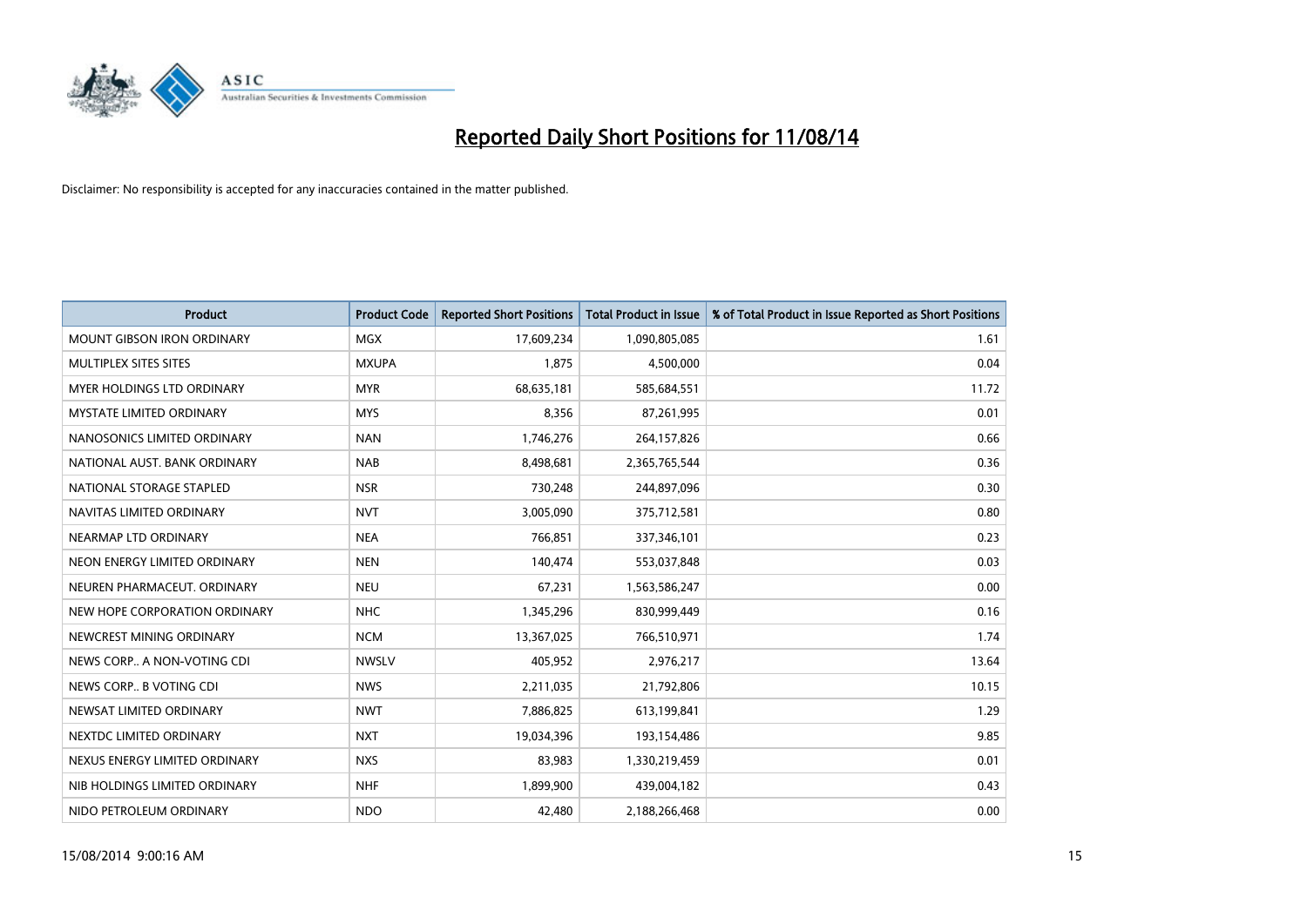

| <b>Product</b>                        | <b>Product Code</b> | <b>Reported Short Positions</b> | <b>Total Product in Issue</b> | % of Total Product in Issue Reported as Short Positions |
|---------------------------------------|---------------------|---------------------------------|-------------------------------|---------------------------------------------------------|
| NINE ENTERTAINMENT ORDINARY           | <b>NEC</b>          | 8,729,388                       | 940,295,023                   | 0.93                                                    |
| NOBLE MINERAL RES ORDINARY            | <b>NMG</b>          | 2,365,726                       | 666,397,952                   | 0.36                                                    |
| NORTHERN IRON LTD ORDINARY            | <b>NFE</b>          | 11,392                          | 484,405,314                   | 0.00                                                    |
| NORTHERN STAR ORDINARY                | <b>NST</b>          | 8,921,178                       | 587,429,659                   | 1.52                                                    |
| NRW HOLDINGS LIMITED ORDINARY         | <b>NWH</b>          | 11,866,913                      | 278,888,011                   | 4.26                                                    |
| NUFARM LIMITED ORDINARY               | <b>NUF</b>          | 17,238,382                      | 264,021,627                   | 6.53                                                    |
| NUPLEX INDUSTRIES ORDINARY            | <b>NPX</b>          | 1,000                           | 198,125,827                   | 0.00                                                    |
| OCEANAGOLD CORP. CHESS DEPOSITARY INT | <b>OGC</b>          | 2,122,893                       | 301,420,186                   | 0.70                                                    |
| OIL SEARCH LTD ORDINARY               | OSH                 | 6,320,895                       | 1,519,022,225                 | 0.42                                                    |
| OM HOLDINGS LIMITED ORDINARY          | <b>OMH</b>          | 58,321                          | 733,423,337                   | 0.01                                                    |
| ORICA LIMITED ORDINARY                | ORI                 | 14,054,102                      | 372,743,291                   | 3.77                                                    |
| ORIGIN ENERGY ORDINARY                | <b>ORG</b>          | 6,769,565                       | 1,103,646,907                 | 0.61                                                    |
| OROCOBRE LIMITED ORDINARY             | <b>ORE</b>          | 2,245,048                       | 132,041,911                   | 1.70                                                    |
| ORORA LIMITED ORDINARY                | <b>ORA</b>          | 10,007,722                      | 1,206,684,923                 | 0.83                                                    |
| OROTONGROUP LIMITED ORDINARY          | ORL                 | 276,592                         | 40,880,902                    | 0.68                                                    |
| OZ MINERALS ORDINARY                  | OZL                 | 13,086,803                      | 303,470,022                   | 4.31                                                    |
| OZFOREX GROUP LTD ORDINARY            | <b>OFX</b>          | 9,300,039                       | 240,000,000                   | 3.88                                                    |
| <b>PACIFIC BRANDS ORDINARY</b>        | <b>PBG</b>          | 21,394,738                      | 917,226,291                   | 2.33                                                    |
| PACT GROUP HLDGS LTD ORDINARY         | <b>PGH</b>          | 3,416,969                       | 294,097,961                   | 1.16                                                    |
| PALADIN ENERGY LTD ORDINARY           | <b>PDN</b>          | 103,100,947                     | 964, 367, 284                 | 10.69                                                   |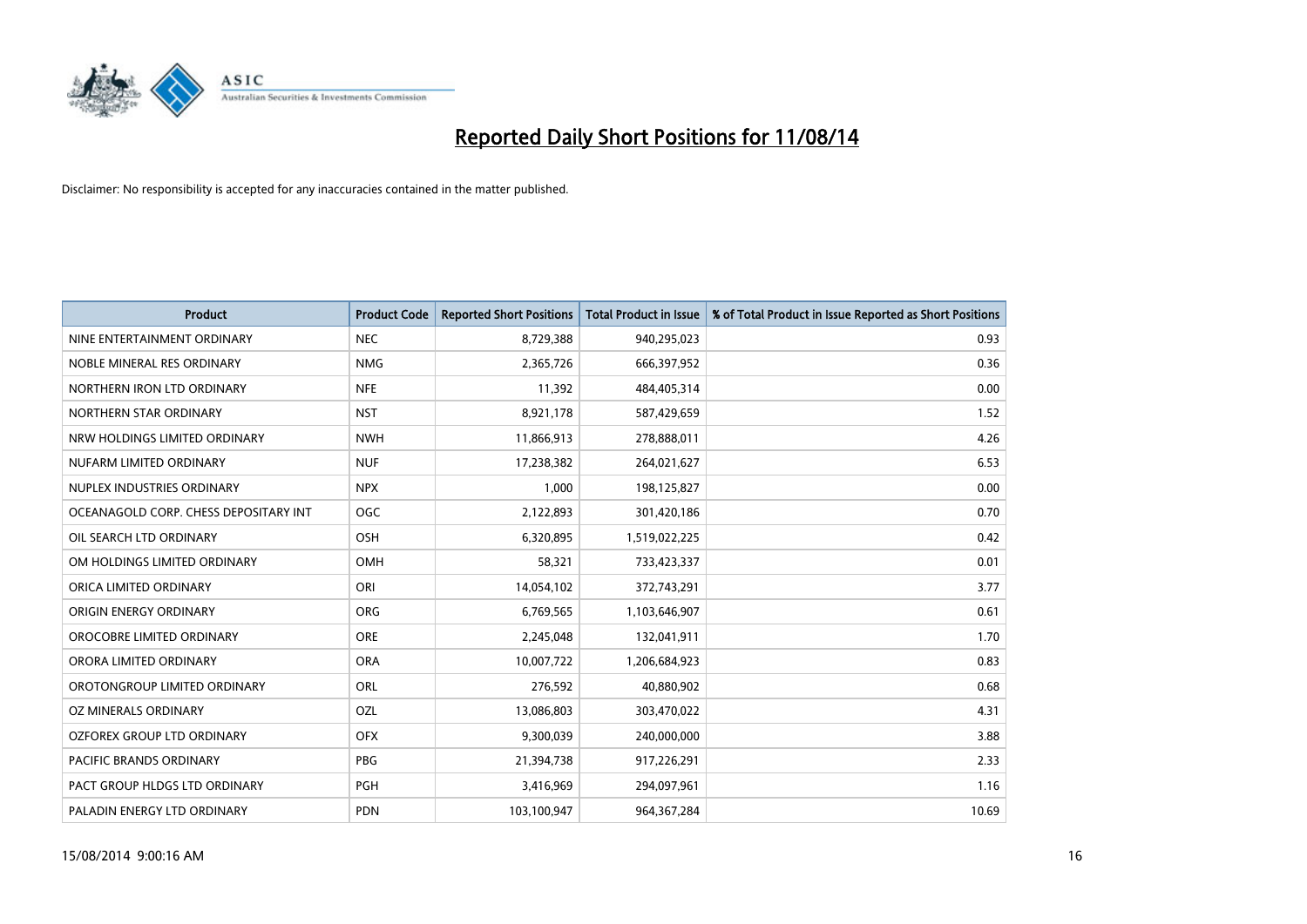

| <b>Product</b>               | <b>Product Code</b> | <b>Reported Short Positions</b> | <b>Total Product in Issue</b> | % of Total Product in Issue Reported as Short Positions |
|------------------------------|---------------------|---------------------------------|-------------------------------|---------------------------------------------------------|
| PANAUST LIMITED ORDINARY     | <b>PNA</b>          | 243,185                         | 635,580,654                   | 0.04                                                    |
| PANORAMIC RESOURCES ORDINARY | <b>PAN</b>          | 153,203                         | 322,275,824                   | 0.05                                                    |
| PANTERRA GOLD LTD ORDINARY   | PGI                 | $\mathbf{1}$                    | 822,241,166                   | 0.00                                                    |
| PAPERLINX LIMITED ORDINARY   | <b>PPX</b>          | 44,770                          | 665,181,261                   | 0.01                                                    |
| PAPILLON RES LTD ORDINARY    | PIR                 | 16,889,884                      | 352,044,210                   | 4.80                                                    |
| PATTIES FOODS LTD ORDINARY   | PFL                 | 7,846                           | 139,144,338                   | 0.01                                                    |
| PEET LIMITED ORDINARY        | <b>PPC</b>          | 91,753                          | 433,389,348                   | 0.02                                                    |
| PERPETUAL LIMITED ORDINARY   | PPT                 | 1,251,727                       | 46,574,426                    | 2.69                                                    |
| PERSEUS MINING LTD ORDINARY  | PRU                 | 11,007,715                      | 526,656,401                   | 2.09                                                    |
| PHARMAXIS LTD ORDINARY       | <b>PXS</b>          | 61,796                          | 309,514,849                   | 0.02                                                    |
| PHOSPHAGENICS LTD. ORDINARY  | POH                 | 250,000                         | 1,210,965,957                 | 0.02                                                    |
| PLATINUM ASSET ORDINARY      | <b>PTM</b>          | 1,187,451                       | 580,336,142                   | 0.20                                                    |
| PLATINUM AUSTRALIA ORDINARY  | <b>PLA</b>          | 836,027                         | 504,968,043                   | 0.17                                                    |
| PMP LIMITED ORDINARY         | <b>PMP</b>          | 27,581                          | 323,781,124                   | 0.01                                                    |
| PRANA BIOTECHNOLOGY ORDINARY | <b>PBT</b>          | 4,784,891                       | 488,646,960                   | 0.98                                                    |
| PREMIER INVESTMENTS ORDINARY | <b>PMV</b>          | 514,657                         | 155,714,874                   | 0.33                                                    |
| PRIMA BIOMED LTD ORDINARY    | <b>PRR</b>          | 132,361                         | 1,228,709,341                 | 0.01                                                    |
| PRIMARY HEALTH CARE ORDINARY | PRY                 | 18,398,947                      | 505,659,944                   | 3.64                                                    |
| PRIME MEDIA GRP LTD ORDINARY | <b>PRT</b>          | 1,694,284                       | 366,330,303                   | 0.46                                                    |
| PROGRAMMED ORDINARY          | <b>PRG</b>          | 291,956                         | 118,644,974                   | 0.25                                                    |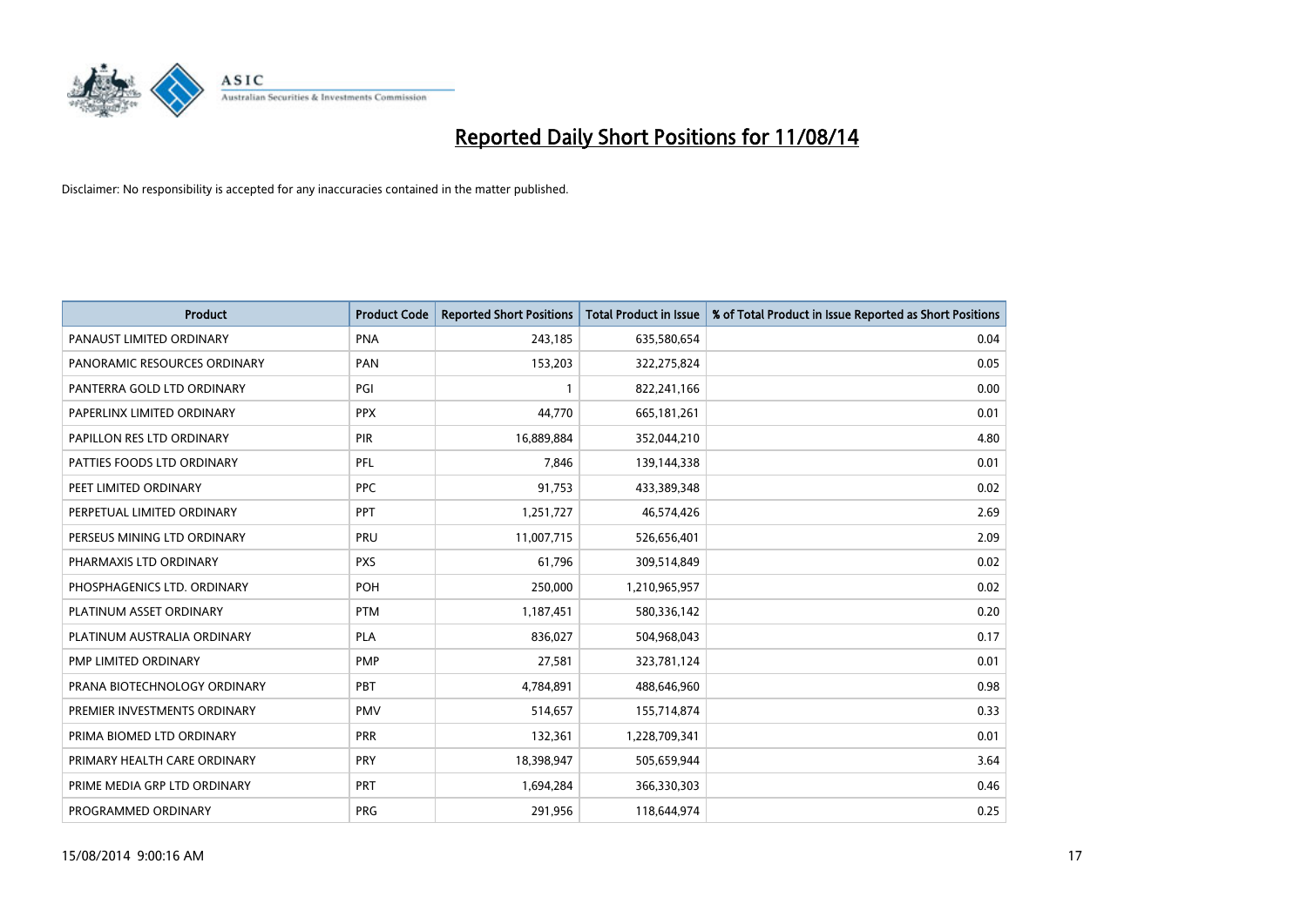

| <b>Product</b>                      | <b>Product Code</b> | <b>Reported Short Positions</b> | <b>Total Product in Issue</b> | % of Total Product in Issue Reported as Short Positions |
|-------------------------------------|---------------------|---------------------------------|-------------------------------|---------------------------------------------------------|
| <b>QANTAS AIRWAYS ORDINARY</b>      | QAN                 | 83,952,768                      | 2,196,330,250                 | 3.82                                                    |
| OBE INSURANCE GROUP ORDINARY        | QBE                 | 22,327,867                      | 1,277,602,695                 | 1.75                                                    |
| ORXPHARMA LTD ORDINARY              | <b>QRX</b>          | 30,000                          | 164,190,969                   | 0.02                                                    |
| <b>QUBE HOLDINGS LTD ORDINARY</b>   | <b>QUB</b>          | 20,023,301                      | 1,051,172,929                 | 1.90                                                    |
| RAMELIUS RESOURCES ORDINARY         | <b>RMS</b>          | 734,507                         | 457,768,257                   | 0.16                                                    |
| RAMSAY HEALTH CARE ORDINARY         | <b>RHC</b>          | 1,396,593                       | 202,081,252                   | 0.69                                                    |
| <b>RCG CORPORATION LTD ORDINARY</b> | <b>RCG</b>          | 7,007                           | 263,808,625                   | 0.00                                                    |
| <b>RCR TOMLINSON ORDINARY</b>       | <b>RCR</b>          | 629,119                         | 136,989,238                   | 0.46                                                    |
| <b>REA GROUP ORDINARY</b>           | <b>REA</b>          | 1,598,732                       | 131,714,699                   | 1.21                                                    |
| <b>RECALL HOLDINGS LTD ORDINARY</b> | <b>REC</b>          | 6,795,047                       | 312,903,583                   | 2.17                                                    |
| RECKON LIMITED ORDINARY             | <b>RKN</b>          | 1,271,779                       | 112,084,762                   | 1.13                                                    |
| RED 5 LIMITED ORDINARY              | <b>RED</b>          | 174,740                         | 759,451,008                   | 0.02                                                    |
| <b>RED FORK ENERGY ORDINARY</b>     | <b>RFE</b>          | 970,935                         | 501,051,719                   | 0.19                                                    |
| REDBANK ENERGY LTD ORDINARY         | AEJ                 | 13                              | 786,287                       | 0.00                                                    |
| REED RESOURCES LTD ORDINARY         | <b>RDR</b>          | 2,000                           | 523,453,895                   | 0.00                                                    |
| <b>REGIS RESOURCES ORDINARY</b>     | <b>RRL</b>          | 40,915,560                      | 499,744,095                   | 8.19                                                    |
| RESMED INC CDI 10:1                 | <b>RMD</b>          | 40,953,535                      | 1,402,915,440                 | 2.92                                                    |
| RESOLUTE MINING ORDINARY            | <b>RSG</b>          | 6,660,719                       | 641,189,223                   | 1.04                                                    |
| <b>RESOURCE GENERATION ORDINARY</b> | <b>RES</b>          | 1,220                           | 581,380,338                   | 0.00                                                    |
| RETAIL FOOD GROUP ORDINARY          | <b>RFG</b>          | 6,916,945                       | 144,878,508                   | 4.77                                                    |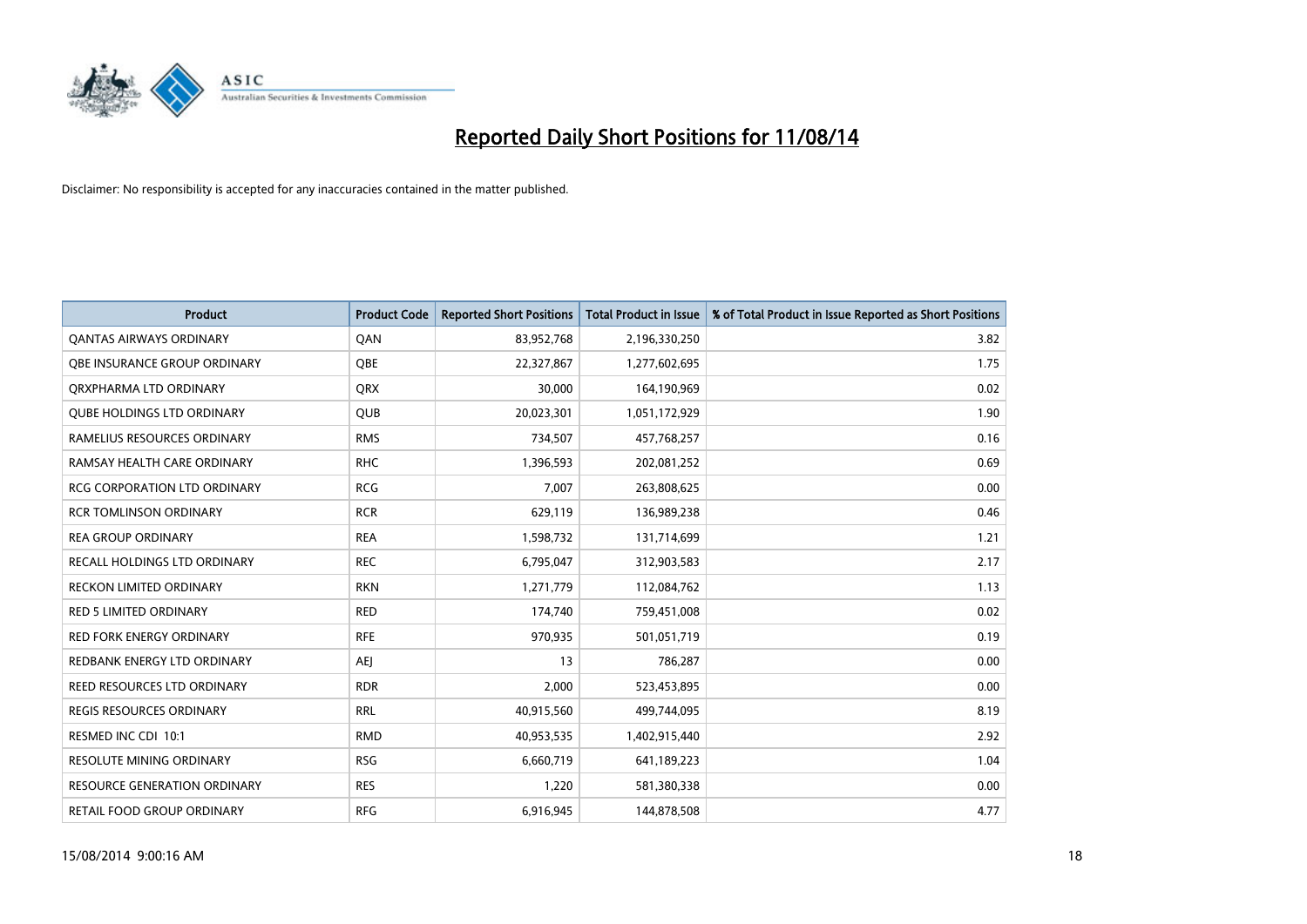

| <b>Product</b>                        | <b>Product Code</b> | <b>Reported Short Positions</b> | <b>Total Product in Issue</b> | % of Total Product in Issue Reported as Short Positions |
|---------------------------------------|---------------------|---------------------------------|-------------------------------|---------------------------------------------------------|
| REX MINERALS LIMITED ORDINARY         | <b>RXM</b>          | 620,672                         | 220,519,784                   | 0.28                                                    |
| RIO TINTO LIMITED ORDINARY            | <b>RIO</b>          | 5,219,179                       | 435,758,720                   | 1.20                                                    |
| ROBUST RESOURCES ORDINARY             | <b>ROL</b>          | $\mathbf{1}$                    | 195,369,627                   | 0.00                                                    |
| ROC OIL COMPANY ORDINARY              | <b>ROC</b>          | 424,416                         | 687,618,400                   | 0.06                                                    |
| ROYAL WOLF HOLDINGS ORDINARY          | <b>RWH</b>          | 212,563                         | 100,387,052                   | 0.21                                                    |
| RUBIK FINANCIAL LTD. ORDINARY         | <b>RFL</b>          | 2,915                           | 340,999,914                   | 0.00                                                    |
| <b>RURALCO HOLDINGS ORDINARY</b>      | <b>RHL</b>          | 3,658                           | 77,291,069                    | 0.00                                                    |
| SAI GLOBAL LIMITED ORDINARY           | SAI                 | 386,865                         | 210,918,332                   | 0.18                                                    |
| SALMAT LIMITED ORDINARY               | <b>SLM</b>          | 54                              | 159,812,799                   | 0.00                                                    |
| SAMSON OIL & GAS LTD ORDINARY         | SSN                 | 20,376,960                      | 2,837,756,933                 | 0.72                                                    |
| SANDFIRE RESOURCES ORDINARY           | <b>SFR</b>          | 2,056,438                       | 155,640,968                   | 1.32                                                    |
| <b>SANTOS LTD ORDINARY</b>            | <b>STO</b>          | 4,886,856                       | 976,661,255                   | 0.50                                                    |
| SARACEN MINERAL ORDINARY              | SAR                 | 1,212,645                       | 792,784,738                   | 0.15                                                    |
| SCA PROPERTY GROUP STAPLED SECURITIES | SCP                 | 30,556,349                      | 648,628,320                   | 4.71                                                    |
| <b>SCENTRE GRP STAPLED</b>            | <b>SCG</b>          | 12,790,373                      | 5,324,296,678                 | 0.24                                                    |
| SEDGMAN LIMITED ORDINARY              | SDM                 | 1,643,405                       | 227,059,277                   | 0.72                                                    |
| SEEK LIMITED ORDINARY                 | <b>SEK</b>          | 12,166,609                      | 340,459,756                   | 3.57                                                    |
| SELECT HARVESTS ORDINARY              | <b>SHV</b>          | 397,874                         | 57,999,427                    | 0.69                                                    |
| SENEX ENERGY LIMITED ORDINARY         | <b>SXY</b>          | 8,579,457                       | 1,148,128,941                 | 0.75                                                    |
| SERVCORP LIMITED ORDINARY             | SRV                 | 3,944                           | 98,432,275                    | 0.00                                                    |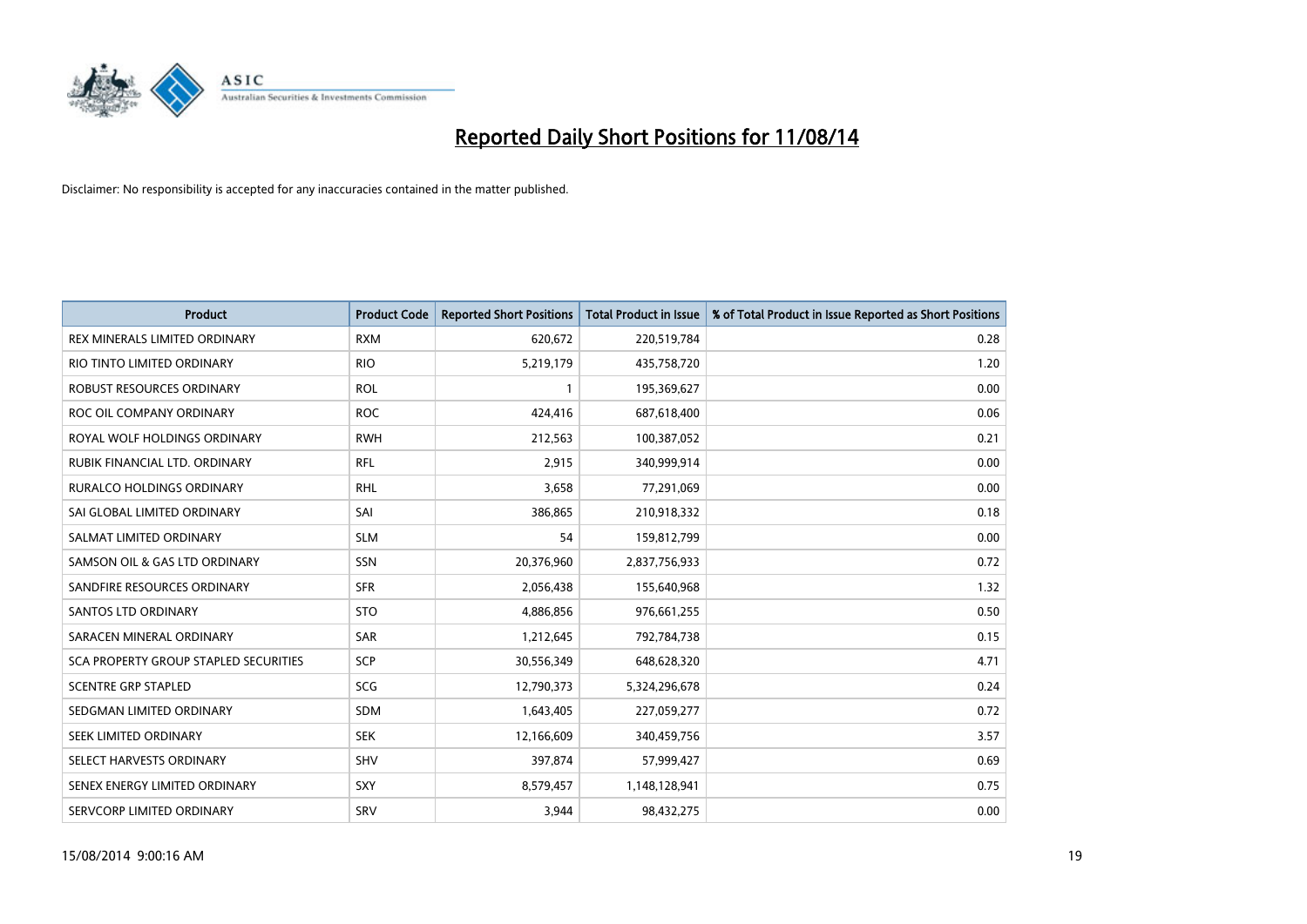

| <b>Product</b>                           | <b>Product Code</b> | <b>Reported Short Positions</b> | <b>Total Product in Issue</b> | % of Total Product in Issue Reported as Short Positions |
|------------------------------------------|---------------------|---------------------------------|-------------------------------|---------------------------------------------------------|
| SERVICE STREAM ORDINARY                  | SSM                 | 30                              | 386,389,873                   | 0.00                                                    |
| SEVEN GROUP HOLDINGS ORDINARY            | <b>SVW</b>          | 62.474                          | 302,691,886                   | 0.02                                                    |
| SEVEN WEST MEDIA LTD ORDINARY            | <b>SWM</b>          | 5,833,259                       | 999,160,872                   | 0.58                                                    |
| SFG AUSTRALIA LTD ORDINARY               | <b>SFW</b>          | 6,268                           | 734,874,200                   | 0.00                                                    |
| SHINE CORPORATE ORDINARY                 | SHI                 | 2,188                           | 172,400,081                   | 0.00                                                    |
| SIGMA PHARMACEUTICAL ORDINARY            | <b>SIP</b>          | 19,396,670                      | 1,108,086,575                 | 1.75                                                    |
| SILEX SYSTEMS ORDINARY                   | <b>SLX</b>          | 5,154,200                       | 170,440,771                   | 3.02                                                    |
| SILVER CHEF LIMITED ORDINARY             | SIV                 | 78,403                          | 29,469,492                    | 0.27                                                    |
| SILVER LAKE RESOURCE ORDINARY            | <b>SLR</b>          | 21,343,869                      | 503,233,971                   | 4.24                                                    |
| SIMS METAL MGMT LTD ORDINARY             | SGM                 | 10,926,664                      | 204,604,433                   | 5.34                                                    |
| SINGAPORE TELECOMM. CHESS DEPOSITARY INT | SGT                 | 7,836,962                       | 117,328,705                   | 6.68                                                    |
| SINO GAS ENERGY ORDINARY                 | <b>SEH</b>          | 4,827,894                       | 1,541,422,358                 | 0.31                                                    |
| SIRIUS RESOURCES NL ORDINARY             | <b>SIR</b>          | 10,479,332                      | 311,938,269                   | 3.36                                                    |
| SIRTEX MEDICAL ORDINARY                  | <b>SRX</b>          | 21,183                          | 56,494,365                    | 0.04                                                    |
| SKILLED GROUP LTD ORDINARY               | <b>SKE</b>          | 4,659,666                       | 235,254,496                   | 1.98                                                    |
| <b>SKY NETWORK ORDINARY</b>              | <b>SKT</b>          | 355,232                         | 389,139,785                   | 0.09                                                    |
| SKYCITY ENT GRP LTD ORDINARY             | <b>SKC</b>          | 6,303,918                       | 582,088,094                   | 1.08                                                    |
| <b>SLATER &amp; GORDON ORDINARY</b>      | SGH                 | 5,657,840                       | 204,338,625                   | 2.77                                                    |
| SMS MANAGEMENT, ORDINARY                 | <b>SMX</b>          | 3,069,242                       | 69,394,537                    | 4.42                                                    |
| SONIC HEALTHCARE ORDINARY                | <b>SHL</b>          | 3,138,932                       | 400,811,556                   | 0.78                                                    |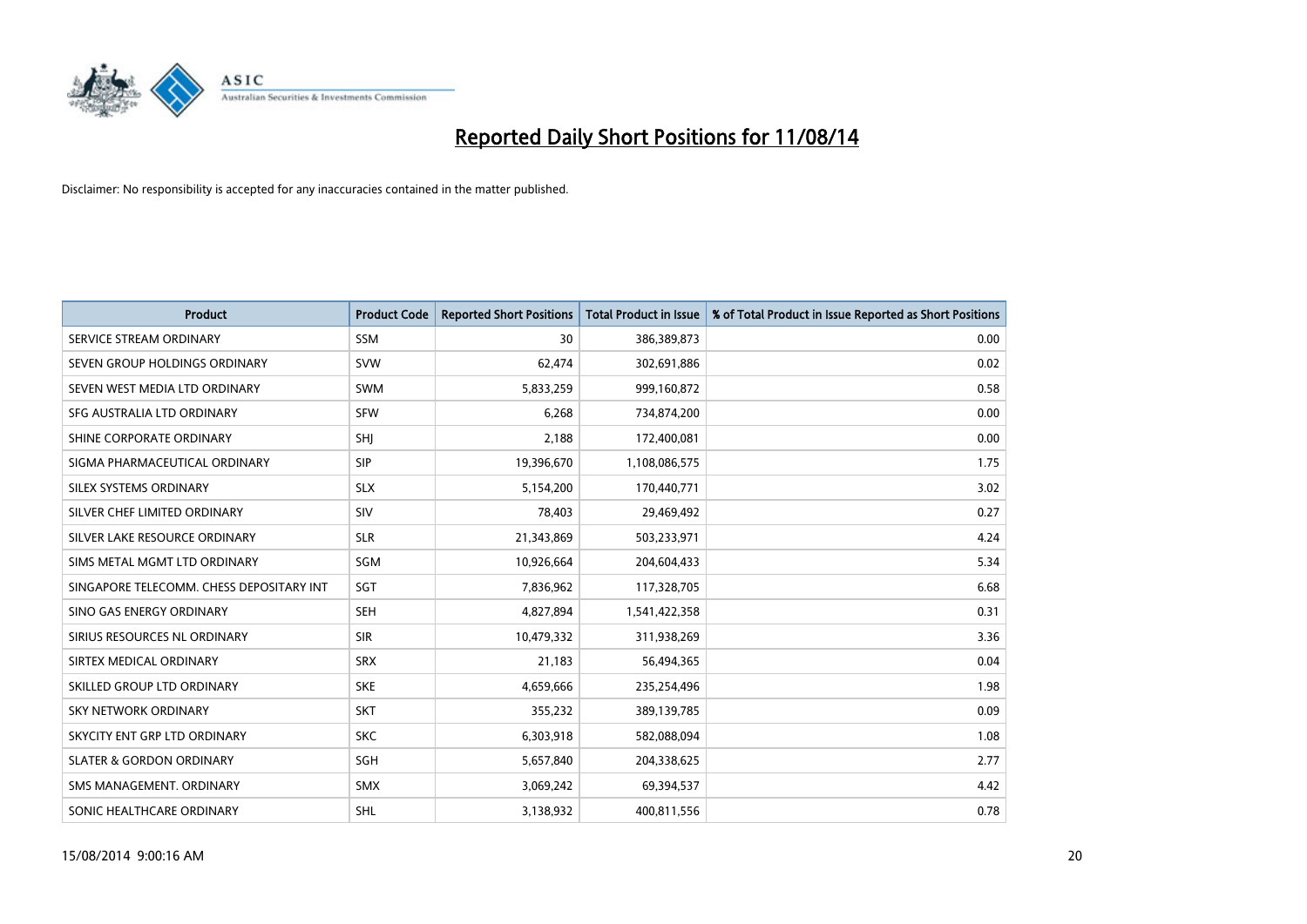

| <b>Product</b>                           | <b>Product Code</b> | <b>Reported Short Positions</b> | <b>Total Product in Issue</b> | % of Total Product in Issue Reported as Short Positions |
|------------------------------------------|---------------------|---------------------------------|-------------------------------|---------------------------------------------------------|
| SOUL PATTINSON (W.H) ORDINARY            | SOL                 | 14,146                          | 239,395,320                   | 0.01                                                    |
| SP AUSNET STAPLED SECURITIES             | <b>SPN</b>          | 678,072                         | 3,425,244,162                 | 0.02                                                    |
| SPARK INFRASTRUCTURE STAPLED US PROHIBT. | SKI                 | 23,831,770                      | 1,466,360,128                 | 1.63                                                    |
| SPARK NEW ZEALAND ORDINARY               | <b>SPK</b>          | 8,078,291                       | 1,828,530,844                 | 0.44                                                    |
| SPDR 200 FUND ETF UNITS                  | <b>STW</b>          | 742                             | 46,146,865                    | 0.00                                                    |
| SPECIALTY FASHION ORDINARY               | <b>SFH</b>          | 2,365                           | 192,236,121                   | 0.00                                                    |
| SPOTLESS GRP HLD LTD ORDINARY            | <b>SPO</b>          | 14,559,745                      | 1,098,290,178                 | 1.33                                                    |
| ST BARBARA LIMITED ORDINARY              | SBM                 | 13,130,490                      | 488,074,077                   | 2.69                                                    |
| STARPHARMA HOLDINGS ORDINARY             | SPL                 | 14,411,675                      | 285,109,680                   | 5.05                                                    |
| STEADFAST GROUP LTD ORDINARY             | <b>SDF</b>          | 5,000,076                       | 501,638,307                   | 1.00                                                    |
| STH CRS ELECT ENGNR ORDINARY             | <b>SXE</b>          | 13,433                          | 161,523,130                   | 0.01                                                    |
| STHN CROSS MEDIA ORDINARY                | <b>SXL</b>          | 32,257,783                      | 705,246,986                   | 4.57                                                    |
| STOCKLAND UNITS/ORD STAPLED              | SGP                 | 11,442,837                      | 2,326,978,560                 | 0.49                                                    |
| STRAITS RES LTD. ORDINARY                | SRO                 | 28,747                          | 1,217,730,293                 | 0.00                                                    |
| STRIKE ENERGY LTD ORDINARY               | <b>STX</b>          | 4.000                           | 833,330,946                   | 0.00                                                    |
| STW COMMUNICATIONS ORDINARY              | SGN                 | 1,764,351                       | 403,828,512                   | 0.44                                                    |
| SUNCORP GROUP LTD ORDINARY               | <b>SUN</b>          | 9,836,910                       | 1,286,600,980                 | 0.76                                                    |
| SUNDANCE ENERGY ORDINARY                 | <b>SEA</b>          | 6,217,797                       | 548,714,663                   | 1.13                                                    |
| SUNDANCE RESOURCES ORDINARY              | SDL                 | 79,143,487                      | 3,082,028,456                 | 2.57                                                    |
| SUNLAND GROUP LTD ORDINARY               | <b>SDG</b>          | 121,093                         | 181,710,087                   | 0.07                                                    |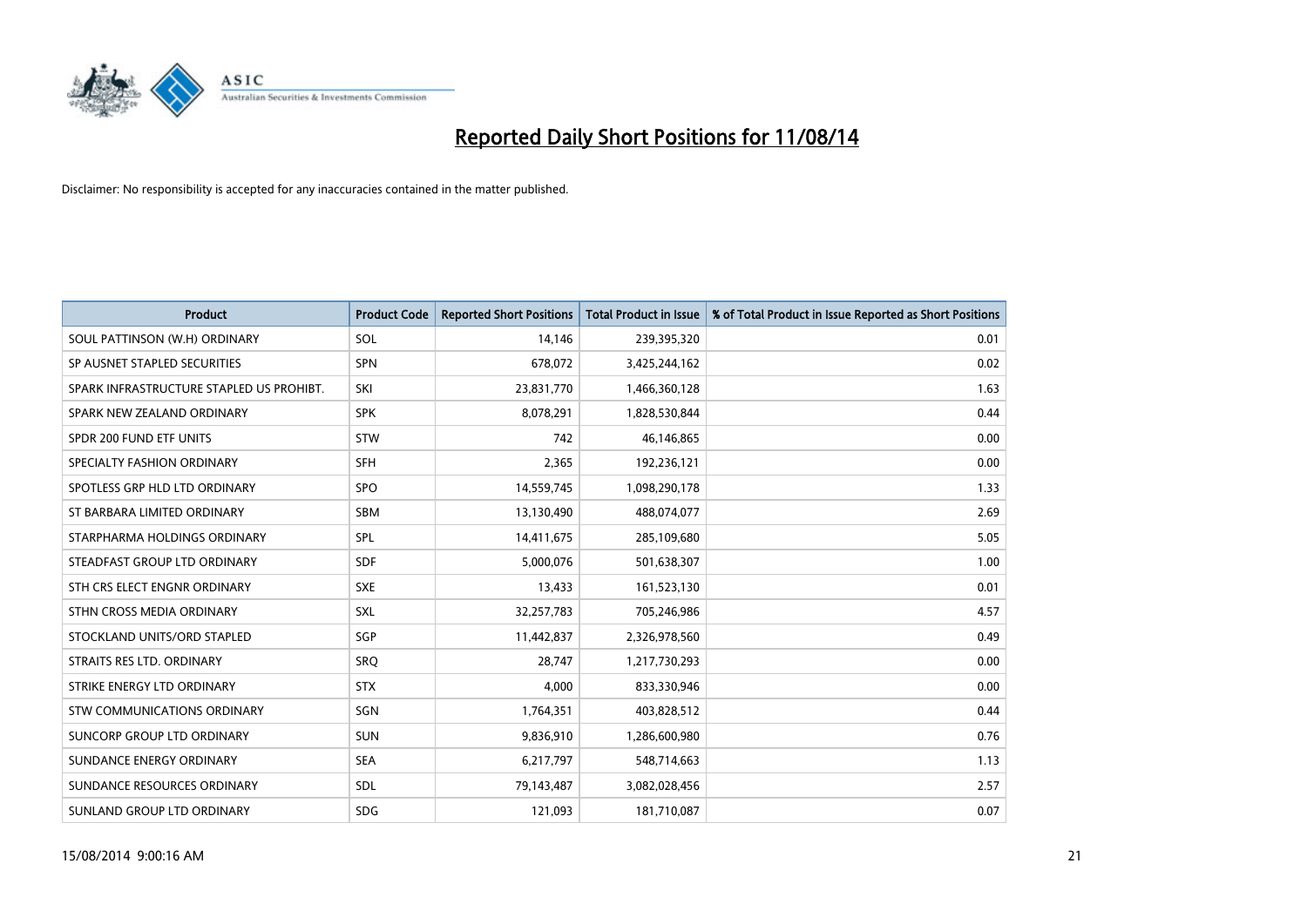

| <b>Product</b>                   | <b>Product Code</b> | <b>Reported Short Positions</b> | <b>Total Product in Issue</b> | % of Total Product in Issue Reported as Short Positions |
|----------------------------------|---------------------|---------------------------------|-------------------------------|---------------------------------------------------------|
| SUPER RET REP LTD ORDINARY       | <b>SUL</b>          | 6,389,796                       | 196,731,620                   | 3.25                                                    |
| SYD AIRPORT STAPLED US PROHIBIT. | <b>SYD</b>          | 25,231,953                      | 2,216,216,041                 | 1.14                                                    |
| SYRAH RESOURCES ORDINARY         | <b>SYR</b>          | 4,194,482                       | 163,015,614                   | 2.57                                                    |
| TABCORP HOLDINGS LTD ORDINARY    | <b>TAH</b>          | 16,657,594                      | 762,954,019                   | 2.18                                                    |
| TAP OIL LIMITED ORDINARY         | <b>TAP</b>          | 8,184                           | 243,150,627                   | 0.00                                                    |
| TASSAL GROUP LIMITED ORDINARY    | <b>TGR</b>          | 321,303                         | 146,507,029                   | 0.22                                                    |
| <b>TATTS GROUP LTD ORDINARY</b>  | <b>TTS</b>          | 18,304,808                      | 1,434,545,797                 | 1.28                                                    |
| TECHNOLOGY ONE ORDINARY          | <b>TNE</b>          | 107,807                         | 308,796,455                   | 0.03                                                    |
| TELECOM CORPORATION ORDINARY     | <b>TEL</b>          | 195,212                         | 1,828,530,844                 | 0.01                                                    |
| TELSTRA CORPORATION, ORDINARY    | <b>TLS</b>          | 43,791,654                      | 12,443,074,357                | 0.35                                                    |
| TEN NETWORK HOLDINGS ORDINARY    | <b>TEN</b>          | 148,641,145                     | 2,630,984,596                 | 5.65                                                    |
| TERANGA GOLD CORP CDI 1:1        | <b>TGZ</b>          | 1,373                           | 79,354,621                    | 0.00                                                    |
| TFS CORPORATION LTD ORDINARY     | <b>TFC</b>          | 1,789,840                       | 324,157,408                   | 0.55                                                    |
| THE PAS GROUP LTD ORDINARY       | <b>PGR</b>          | 609,390                         | 136,690,860                   | 0.45                                                    |
| THE REJECT SHOP ORDINARY         | <b>TRS</b>          | 3,274,341                       | 28,844,648                    | 11.35                                                   |
| THORN GROUP LIMITED ORDINARY     | <b>TGA</b>          | 1,760                           | 150,634,985                   | 0.00                                                    |
| TIGER RESOURCES ORDINARY         | TGS                 | 3,328,884                       | 898,784,227                   | 0.37                                                    |
| TITAN ENERGY SERVICE ORDINARY    | <b>TTN</b>          | 20,000                          | 50,585,915                    | 0.04                                                    |
| TOLL HOLDINGS LTD ORDINARY       | <b>TOL</b>          | 29,288,917                      | 717,133,875                   | 4.08                                                    |
| TOX FREE SOLUTIONS ORDINARY      | <b>TOX</b>          | 3,491,505                       | 133,752,359                   | 2.61                                                    |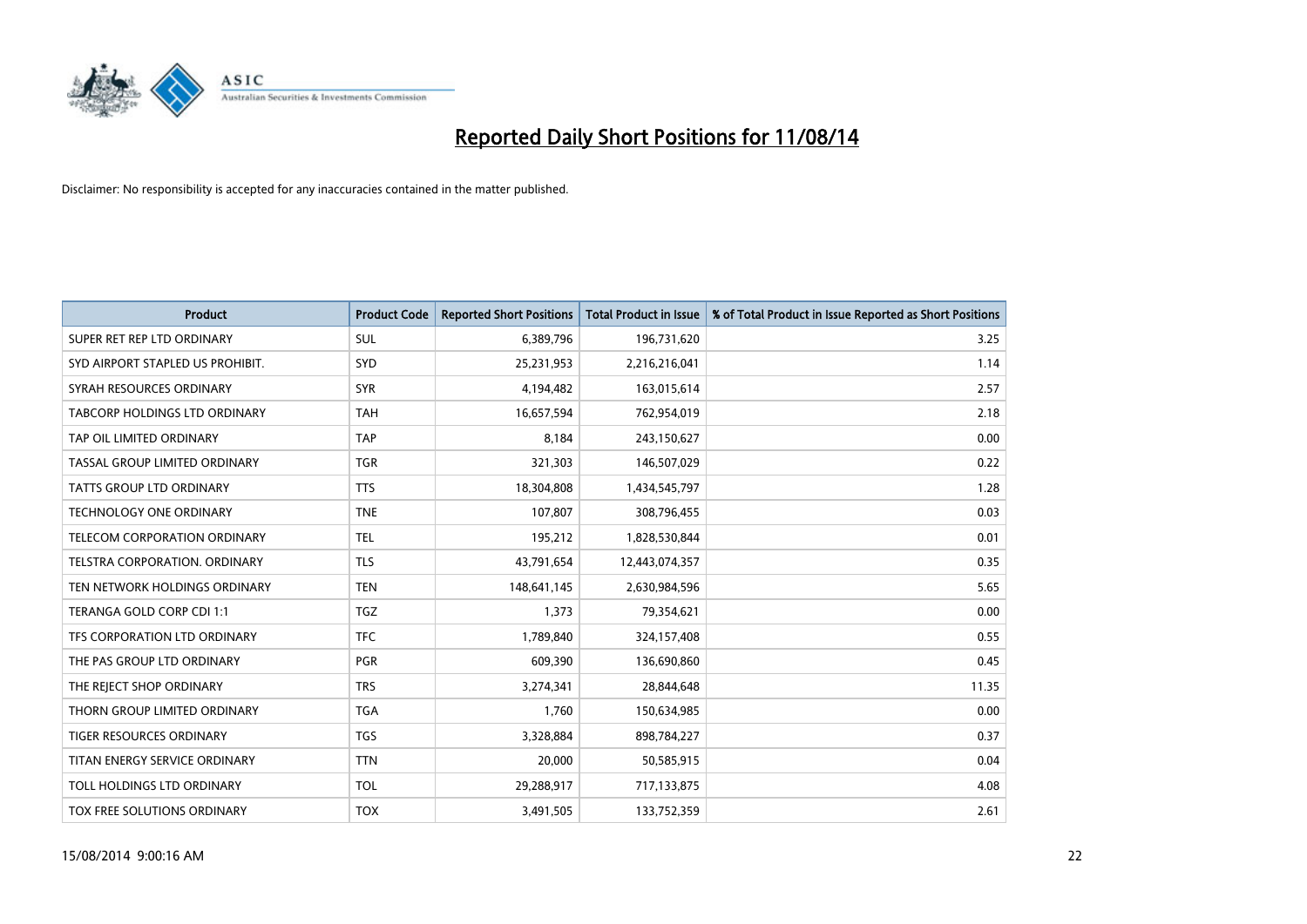

| <b>Product</b>                       | <b>Product Code</b> | <b>Reported Short Positions</b> | <b>Total Product in Issue</b> | % of Total Product in Issue Reported as Short Positions |
|--------------------------------------|---------------------|---------------------------------|-------------------------------|---------------------------------------------------------|
| TPG TELECOM LIMITED ORDINARY         | <b>TPM</b>          | 8,813,504                       | 793,808,141                   | 1.11                                                    |
| TRADE ME GROUP ORDINARY              | <b>TME</b>          | 3,808,787                       | 396,584,956                   | 0.96                                                    |
| <b>TRANSFIELD SERVICES ORDINARY</b>  | <b>TSE</b>          | 25,076,056                      | 512,457,716                   | 4.89                                                    |
| TRANSPACIFIC INDUST. ORDINARY        | <b>TPI</b>          | 3,335,404                       | 1,579,648,778                 | 0.21                                                    |
| TRANSURBAN GROUP TRIPLE STAPLED SEC. | <b>TCL</b>          | 19,234,292                      | 1,896,384,069                 | 1.01                                                    |
| <b>TREASURY GROUP ORDINARY</b>       | <b>TRG</b>          | 32,653                          | 23,697,498                    | 0.14                                                    |
| TREASURY WINE ESTATE ORDINARY        | <b>TWE</b>          | 12,594,052                      | 649,427,560                   | 1.94                                                    |
| TRITON MIN LTD ORDINARY              | <b>TON</b>          | 7,262                           | 299,304,477                   | 0.00                                                    |
| TROY RESOURCES LTD ORDINARY          | <b>TRY</b>          | 2,340,553                       | 195,061,337                   | 1.20                                                    |
| <b>UGL LIMITED ORDINARY</b>          | UGL                 | 19,306,695                      | 166,511,240                   | 11.59                                                   |
| UNILIFE CORPORATION CDI 6:1          | <b>UNS</b>          | 120,000                         | 268,394,868                   | 0.04                                                    |
| UXC LIMITED ORDINARY                 | <b>UXC</b>          | 3,289,421                       | 322,477,434                   | 1.02                                                    |
| <b>VEDA GROUP LTD ORDINARY</b>       | <b>VED</b>          | 17,734,392                      | 842,055,406                   | 2.11                                                    |
| <b>VILLAGE ROADSHOW LTD ORDINARY</b> | <b>VRL</b>          | 1,045,193                       | 159,504,142                   | 0.66                                                    |
| <b>VIRGIN AUS HLDG LTD ORDINARY</b>  | <b>VAH</b>          | 59,399,264                      | 3,514,825,734                 | 1.69                                                    |
| VIRTUS HEALTH LTD ORDINARY           | <b>VRT</b>          | 2,776,587                       | 79,722,678                    | 3.48                                                    |
| VISION EYE INSTITUTE ORDINARY        | <b>VEI</b>          | 20,467                          | 161,562,757                   | 0.01                                                    |
| <b>VOCATION LTD ORDINARY</b>         | <b>VET</b>          | 12,880,308                      | 202,899,894                   | 6.35                                                    |
| <b>VOCUS COMMS LTD ORDINARY</b>      | <b>VOC</b>          | 246,673                         | 94,609,834                    | 0.26                                                    |
| WARRNAMBOOL CHEESE ORDINARY          | <b>WCB</b>          | 5,038                           | 56,098,797                    | 0.01                                                    |